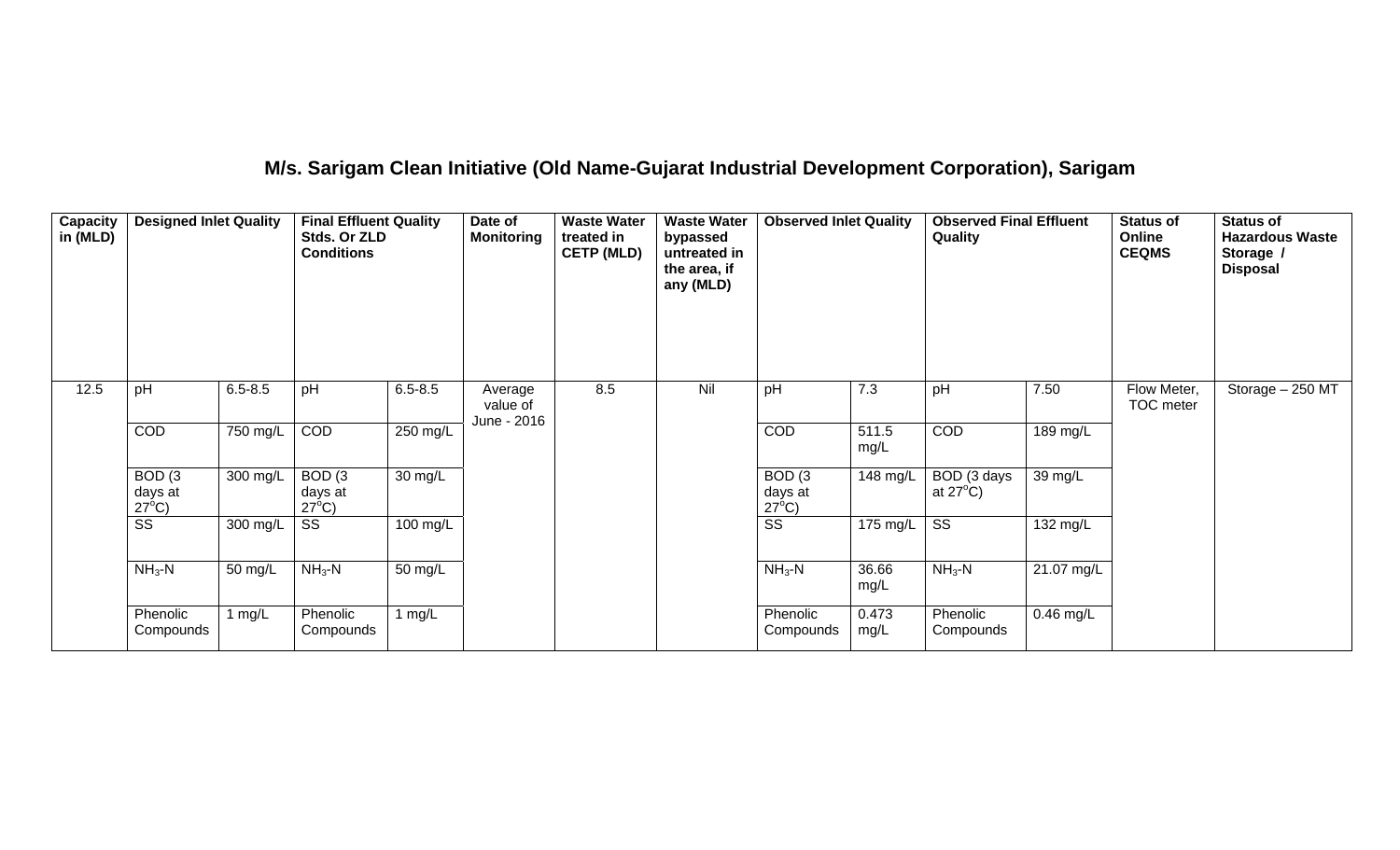## **M/s. Vapi Waste & Effluent Management Co. Ltd, Vapi**

| Capacity<br>in (MLD) | <b>Designed Inlet Quality</b> |                       | <b>Final Effluent Quality</b><br>Stds. Or ZLD<br><b>Conditions</b> |                      | Date of<br><b>Monitoring</b> | <b>Waste Water</b><br>treated in<br><b>CETP (MLD)</b> | <b>Waste Water</b><br>bypassed<br>untreated in<br>the area, if<br>any (MLD) | <b>Observed Inlet Quality</b> |                | <b>Observed Final Effluent</b><br>Quality |                | <b>Status of</b><br>Online<br><b>CEQMS</b> | <b>Status of</b><br><b>Hazardous Waste</b><br>Storage /<br><b>Disposal</b> |
|----------------------|-------------------------------|-----------------------|--------------------------------------------------------------------|----------------------|------------------------------|-------------------------------------------------------|-----------------------------------------------------------------------------|-------------------------------|----------------|-------------------------------------------|----------------|--------------------------------------------|----------------------------------------------------------------------------|
| 55                   | pH                            | $6.5 - 8.5$           | pH                                                                 | $6.5 - 8.5$          | Average<br>value of          | 55                                                    | Nil                                                                         | pH                            | 7.92           | pH                                        | 7.40           | pH, Flow<br>Meter, TOC &<br>DO Meter       | Storage - 3000 MT                                                          |
|                      | COD                           | 1000<br>mg/L          | COD                                                                | 250 mg/L             | June - 2016                  |                                                       |                                                                             | COD                           | 901.5<br>mg/L  | COD                                       | 236.31<br>mg/L |                                            |                                                                            |
|                      | <b>BOD</b>                    | $\overline{400}$ mg/L | <b>BOD</b>                                                         | $\overline{30}$ mg/L |                              |                                                       |                                                                             | <b>BOD</b>                    | 204.67<br>mg/L | <b>BOD</b>                                | 30.25 mg/L     |                                            |                                                                            |
|                      | $\overline{\text{ss}}$        | 300 mg/L              | $\overline{\text{SS}}$                                             | 100 mg/L             |                              |                                                       |                                                                             | $\overline{\text{ss}}$        | 239.33<br>mg/L | $\overline{\text{ss}}$                    | 85.13 mg/L     |                                            |                                                                            |
|                      | $NH3 - N$                     | 50 mg/L               | $NH3-N$                                                            | 50 mg/L              |                              |                                                       |                                                                             | $NH3-N$                       | 62.39<br>mg/L  | $NH3-N$                                   | 27.67 mg/L     |                                            |                                                                            |
|                      | Phenolic<br>Compounds         | 1 $mg/L$              | Phenolic<br>Compounds                                              | 1 $mg/L$             |                              |                                                       |                                                                             | Phenolic<br>Compounds         | 1.39 mg/L      | Phenolic<br>Compounds                     | $0.41$ mg/L    |                                            |                                                                            |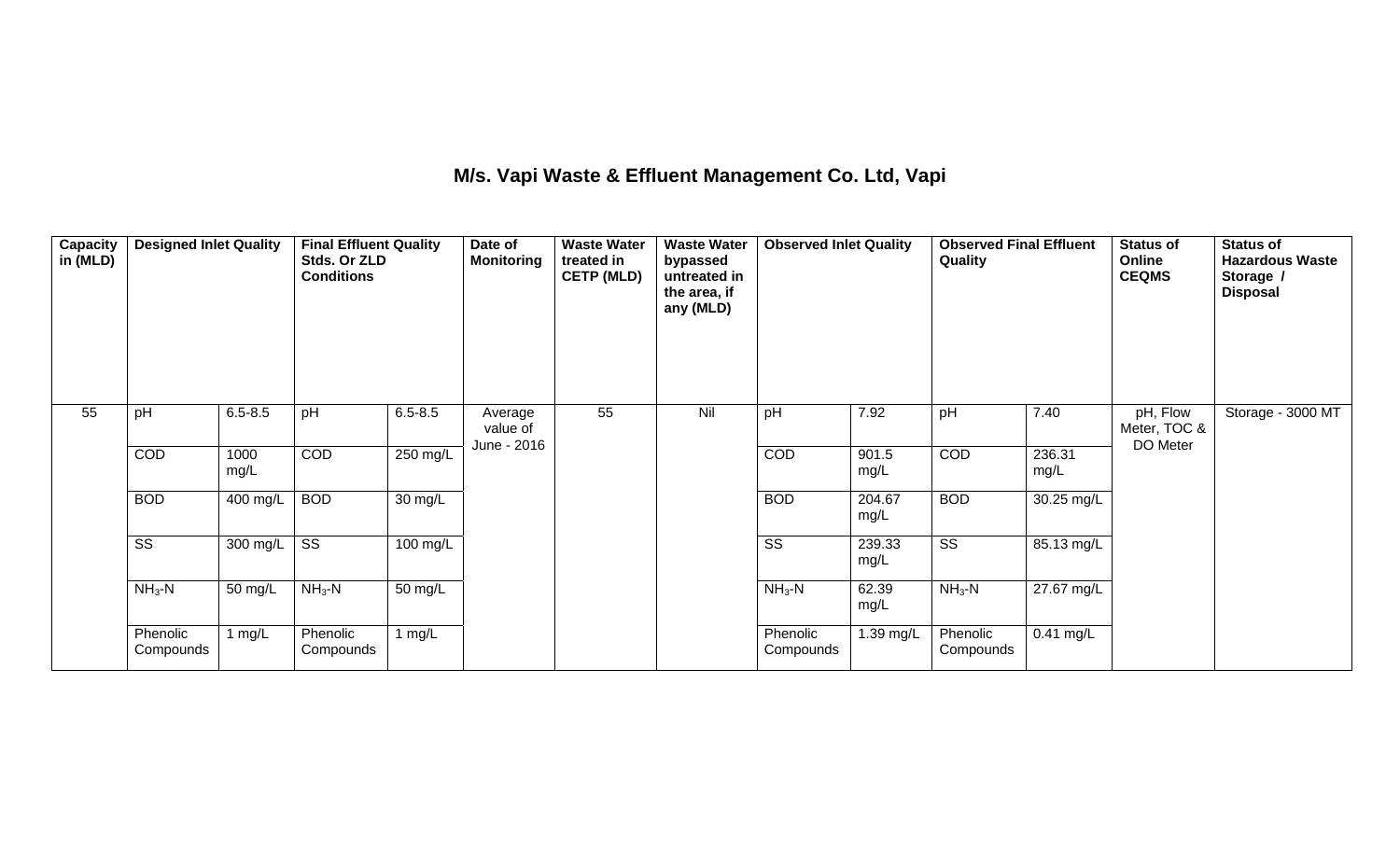## **M/s. Sachin Infra Environment Ltd., Surat**

| Capacity<br>in (MLD) | <b>Designed Inlet Quality</b> |                  | <b>Final Effluent Quality</b><br>Stds. Or ZLD<br><b>Conditions</b> |                              | Date of<br><b>Monitoring</b>       | <b>Waste Water</b><br>treated in<br><b>CETP (MLD)</b> | <b>Waste Water</b><br>bypassed<br>untreated in<br>the area, if<br>any (MLD) | <b>Observed Inlet Quality</b> |                | <b>Observed Final Effluent</b><br>Quality |             | <b>Status of</b><br>Online<br><b>CEQMS</b> | <b>Status of</b><br><b>Hazardous Waste</b><br>Storage /<br><b>Disposal</b> |
|----------------------|-------------------------------|------------------|--------------------------------------------------------------------|------------------------------|------------------------------------|-------------------------------------------------------|-----------------------------------------------------------------------------|-------------------------------|----------------|-------------------------------------------|-------------|--------------------------------------------|----------------------------------------------------------------------------|
| 50                   | pH                            | Not<br>Furnished | pH                                                                 | $6.5 - 8.5$                  | Average<br>value of<br>June - 2016 | 47                                                    | Nil                                                                         | pH                            | 6.90           | pH                                        | 7.22        | Flow Meter,<br><b>TOC</b>                  | Storage - 750 MT                                                           |
|                      | COD                           | 1000<br>mg/L     | COD                                                                | 250 mg/L                     |                                    |                                                       |                                                                             | COD                           | 1143 mg/L      | COD                                       | 354 mg/L    |                                            |                                                                            |
|                      | <b>BOD</b>                    | 400 mg/L         | <b>BOD</b>                                                         | 30 mg/L                      |                                    |                                                       |                                                                             | <b>BOD</b>                    | 305.33<br>mg/L | <b>BOD</b>                                | 98.33 mg/L  |                                            |                                                                            |
|                      | SS                            | 300 mg/L         | $\overline{\text{SS}}$                                             | 100 mg/L                     |                                    |                                                       |                                                                             | $\overline{\text{SS}}$        | 244.67<br>mg/L | $\overline{\text{ss}}$                    | 78 mg/L     |                                            |                                                                            |
|                      | $NH3-N$                       | 50 mg/L          | $NH3-N$                                                            | 50 mg/L                      |                                    |                                                       |                                                                             | $NH3-N$                       | $\blacksquare$ | $NH3-N$                                   | ٠           |                                            |                                                                            |
|                      | Phenolic<br>Compounds         | 1 $mg/L$         | Phenolic<br>Compounds                                              | $\overline{0}1 \text{ mg/L}$ |                                    |                                                       |                                                                             | Phenolic<br>Compounds         | $0.32$ mg/L    | Phenolic<br>Compounds                     | $0.55$ mg/L |                                            |                                                                            |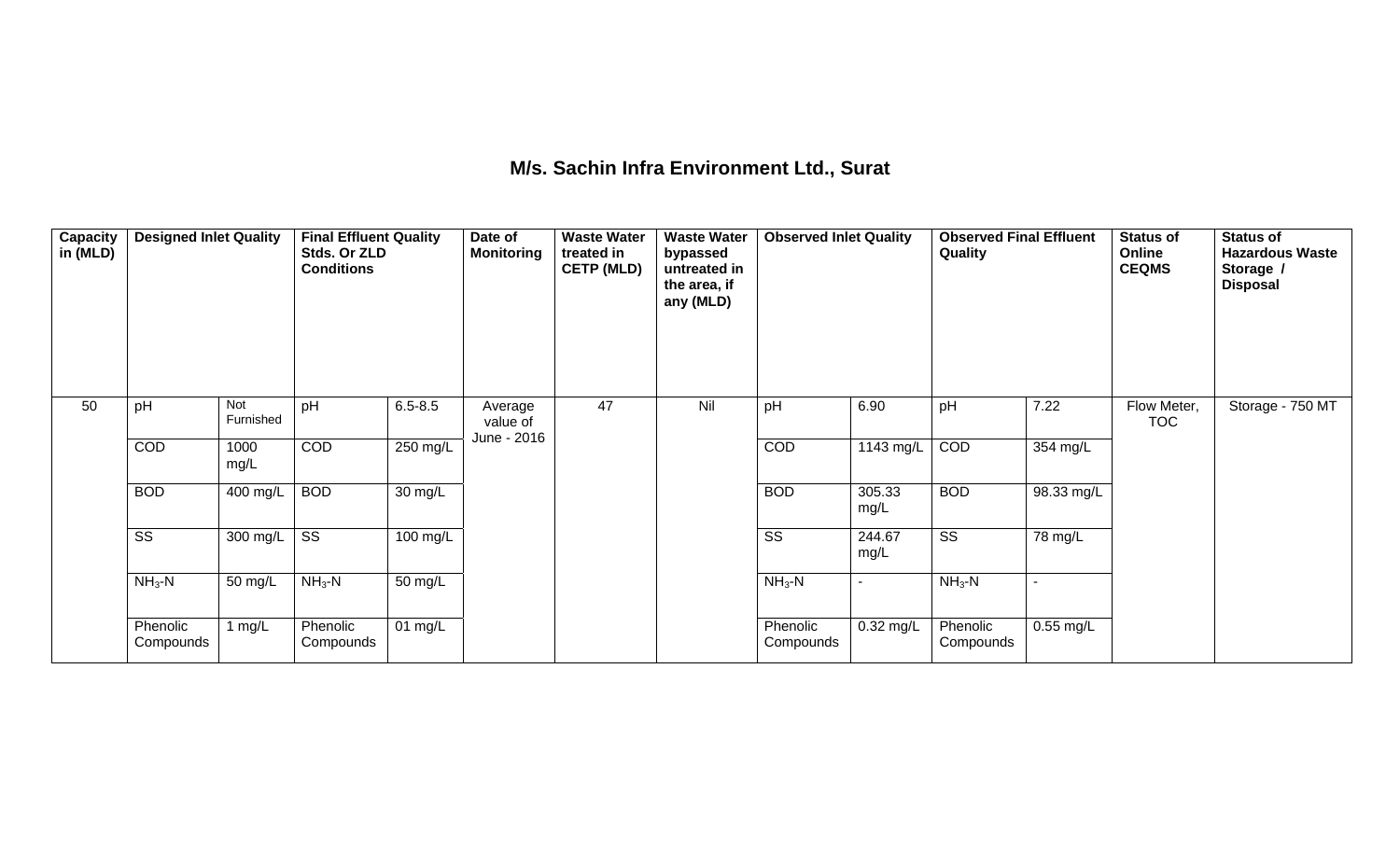## **M/s. Globe Enviro Care Ltd. [chemical units], Surat**

| Capacity<br>in (MLD) | <b>Designed Inlet Quality</b> |              | <b>Final Effluent Quality</b><br>Stds. Or ZLD<br><b>Conditions</b> |                    | Date of<br><b>Monitoring</b>       | <b>Waste Water</b><br>treated in<br><b>CETP (MLD)</b> | <b>Waste Water</b><br>bypassed<br>untreated in<br>the area, if<br>any (MLD) | <b>Observed Inlet Quality</b> |                | <b>Observed Final Effluent</b><br>Quality |             | <b>Status of</b><br>Online<br><b>CEQMS</b> | <b>Status of</b><br><b>Hazardous Waste</b><br>Storage /<br><b>Disposal</b> |
|----------------------|-------------------------------|--------------|--------------------------------------------------------------------|--------------------|------------------------------------|-------------------------------------------------------|-----------------------------------------------------------------------------|-------------------------------|----------------|-------------------------------------------|-------------|--------------------------------------------|----------------------------------------------------------------------------|
| 0.50                 | pH                            | 6.5 to 8.5   | pH                                                                 | 6.5 to 8.5         | Average<br>value of<br>June - 2016 | 0.35                                                  | Nil                                                                         | pH                            | 7.3            | pH                                        | 7.62        | Flow Meter,<br><b>TOC</b>                  | Storage $-3$ MT                                                            |
|                      | COD                           | 4000<br>mg/L | COD                                                                | 250 mg/L           |                                    |                                                       |                                                                             | COD                           | 3383.5<br>mg/L | COD                                       | 325 mg/L    |                                            |                                                                            |
|                      | <b>BOD</b>                    | 1500<br>mg/L | <b>BOD</b>                                                         | 30 mg/L            |                                    |                                                       |                                                                             | <b>BOD</b>                    | 1117.5<br>mg/L | <b>BOD</b>                                | 90.5 mg/L   |                                            |                                                                            |
|                      | $\overline{\text{SS}}$        | 300 mg/L     | $\overline{\text{SS}}$                                             | $100 \text{ mg/L}$ |                                    |                                                       |                                                                             | $\overline{\text{SS}}$        | 159 mg/L       | $\overline{\text{ss}}$                    | 69 mg/L     |                                            |                                                                            |
|                      | $NH3-N$                       |              | $NH3 - N$                                                          | 50 mg/L            |                                    |                                                       |                                                                             | $NH3-N$                       | 533.97<br>mg/L | $NH3$ -N                                  | 72.11 mg/L  |                                            |                                                                            |
|                      | Phenolic<br>Compounds         |              | Phenolic<br>Compounds                                              | 1 $mg/L$           |                                    |                                                       |                                                                             | Phenolic<br>Compounds         | 0.29 mg/L      | Phenolic<br>Compounds                     | $0.19$ mg/L |                                            |                                                                            |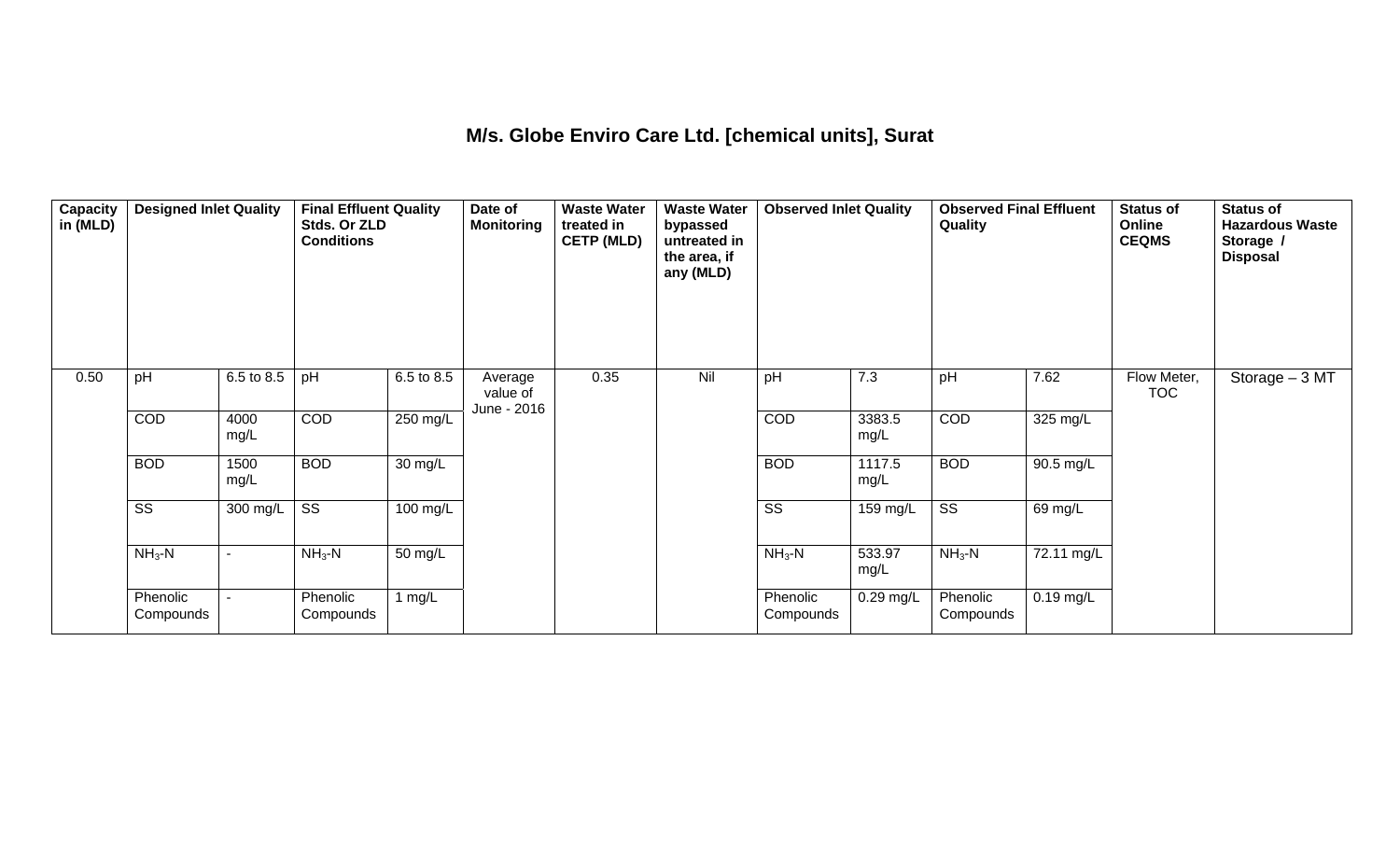## **M/s. Pandesara Infrastructure Ltd., Surat**

| Capacity<br>in (MLD) | <b>Designed Inlet Quality</b> |              | <b>Final Effluent Quality</b><br>Stds. Or ZLD<br><b>Conditions</b> |                    | Date of<br><b>Monitoring</b>       | <b>Waste Water</b><br>treated in<br><b>CETP (MLD)</b> | <b>Waste Water</b><br>bypassed<br>untreated in<br>the area, if<br>any (MLD) | <b>Observed Inlet Quality</b> |               | <b>Observed Final Effluent</b><br>Quality |             | <b>Status of</b><br>Online<br><b>CEQMS</b> | <b>Status of</b><br><b>Hazardous Waste</b><br>Storage /<br><b>Disposal</b> |
|----------------------|-------------------------------|--------------|--------------------------------------------------------------------|--------------------|------------------------------------|-------------------------------------------------------|-----------------------------------------------------------------------------|-------------------------------|---------------|-------------------------------------------|-------------|--------------------------------------------|----------------------------------------------------------------------------|
| 100                  | pH                            | $6.5 - 8.5$  | pH                                                                 | $6.5 - 8.5$        | Average<br>value of<br>June - 2016 | 88                                                    | Nil                                                                         | pH                            | 6.77          | pH                                        | 7.46        | Flow Meter,<br><b>TOC</b>                  | Disposal - 787.72<br>MT                                                    |
|                      | COD                           | 1000<br>mg/L | COD                                                                | $250 \text{ mg/L}$ |                                    |                                                       |                                                                             | COD                           | 1959 mg/L     | COD                                       | 352 mg/L    |                                            |                                                                            |
|                      | <b>BOD</b>                    | 400 mg/L     | <b>BOD</b>                                                         | 30 mg/L            |                                    |                                                       |                                                                             | <b>BOD</b>                    | 660 mg/L      | <b>BOD</b>                                | 93 mg/L     |                                            |                                                                            |
|                      | $\overline{\text{SS}}$        | 300 mg/L     | $\overline{\text{SS}}$                                             | 100 mg/L           |                                    |                                                       |                                                                             | $\overline{\text{ss}}$        | 384 mg/L      | $\overline{\text{ss}}$                    | 84 mg/L     |                                            |                                                                            |
|                      | $NH3-N$                       | 50 mg/L      | $NH3-N$                                                            | 50 mg/L            |                                    |                                                       |                                                                             | $NH3-N$                       | 19.60<br>mg/L | $NH3-N$                                   | 4.48 mg/L   |                                            |                                                                            |
|                      | Phenolic<br>Compounds         | 01 mg/L      | Phenolic<br>Compounds                                              | 01 $mg/L$          |                                    |                                                       |                                                                             | Phenolic<br>Compounds         | 2.76 mg/L     | Phenolic<br>Compounds                     | $0.89$ mg/L |                                            |                                                                            |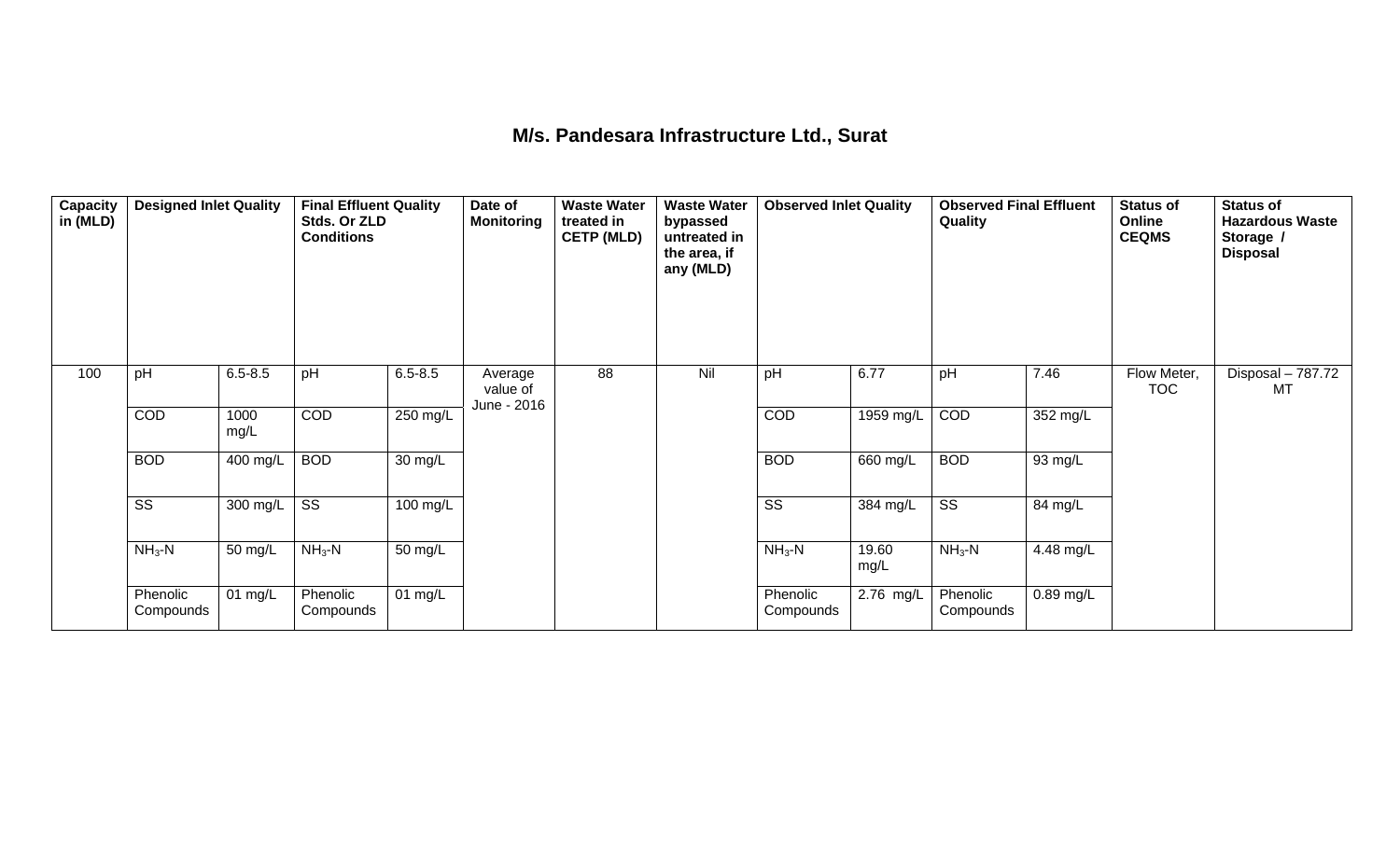# **M/s. Palsana Enviro Protection Ltd., (PEPL), Surat**

| Capacity<br>in (MLD) | <b>Designed Inlet Quality</b> |              | <b>Final Effluent Quality</b><br>Stds. Or ZLD<br><b>Conditions</b> |                      | Date of<br><b>Monitoring</b>       | <b>Waste Water</b><br>treated in<br><b>CETP (MLD)</b> | <b>Waste Water</b><br>bypassed<br>untreated in<br>the area, if<br>any (MLD) | <b>Observed Inlet Quality</b> |                | <b>Observed Final Effluent</b><br>Quality |                | <b>Status of</b><br>Online<br><b>CEQMS</b> | <b>Status of</b><br><b>Hazardous Waste</b><br>Storage /<br><b>Disposal</b> |
|----------------------|-------------------------------|--------------|--------------------------------------------------------------------|----------------------|------------------------------------|-------------------------------------------------------|-----------------------------------------------------------------------------|-------------------------------|----------------|-------------------------------------------|----------------|--------------------------------------------|----------------------------------------------------------------------------|
| 100                  | pH                            | 6.5 to 8.5   | pH                                                                 | 6.5 to 8.5           | Average<br>value of<br>June - 2016 | 95                                                    | Nil                                                                         | pH                            | 7.48           | pH                                        | 7.65           | pH, Flow<br>Meter, TOC                     | Storage - 1700<br>MT                                                       |
|                      | COD                           | 1000<br>mg/L | COD                                                                | $250$ mg/L           |                                    |                                                       |                                                                             | COD                           | 1007 mg/L      | COD                                       | 278 mg/L       |                                            | Disposal - 191<br>MT                                                       |
|                      | <b>BOD</b>                    | 400 mg/L     | <b>BOD</b>                                                         | $\overline{30}$ mg/L |                                    |                                                       |                                                                             | <b>BOD</b>                    | 329 mg/L       | <b>BOD</b>                                | 75 mg/L        |                                            |                                                                            |
|                      | $\overline{\text{ss}}$        | 300 mg/L     | $\overline{\text{SS}}$                                             | 100 mg/L             |                                    |                                                       |                                                                             | $\overline{\text{ss}}$        | 235 mg/L       | $\overline{\text{ss}}$                    | 128 mg/L       |                                            |                                                                            |
|                      | $NH3-N$                       |              | $NH3$ -N                                                           | 50 mg/L              |                                    |                                                       |                                                                             | $NH3-N$                       | $\blacksquare$ | $NH3-N$                                   | $\overline{a}$ |                                            |                                                                            |
|                      | Phenolic<br>Compounds         |              | Phenolic<br>Compounds                                              | 1 $mg/L$             |                                    |                                                       |                                                                             | Phenolic<br>Compounds         | 0.76 mg/L      | Phenolic<br>Compounds                     | $0.41$ mg/L    |                                            |                                                                            |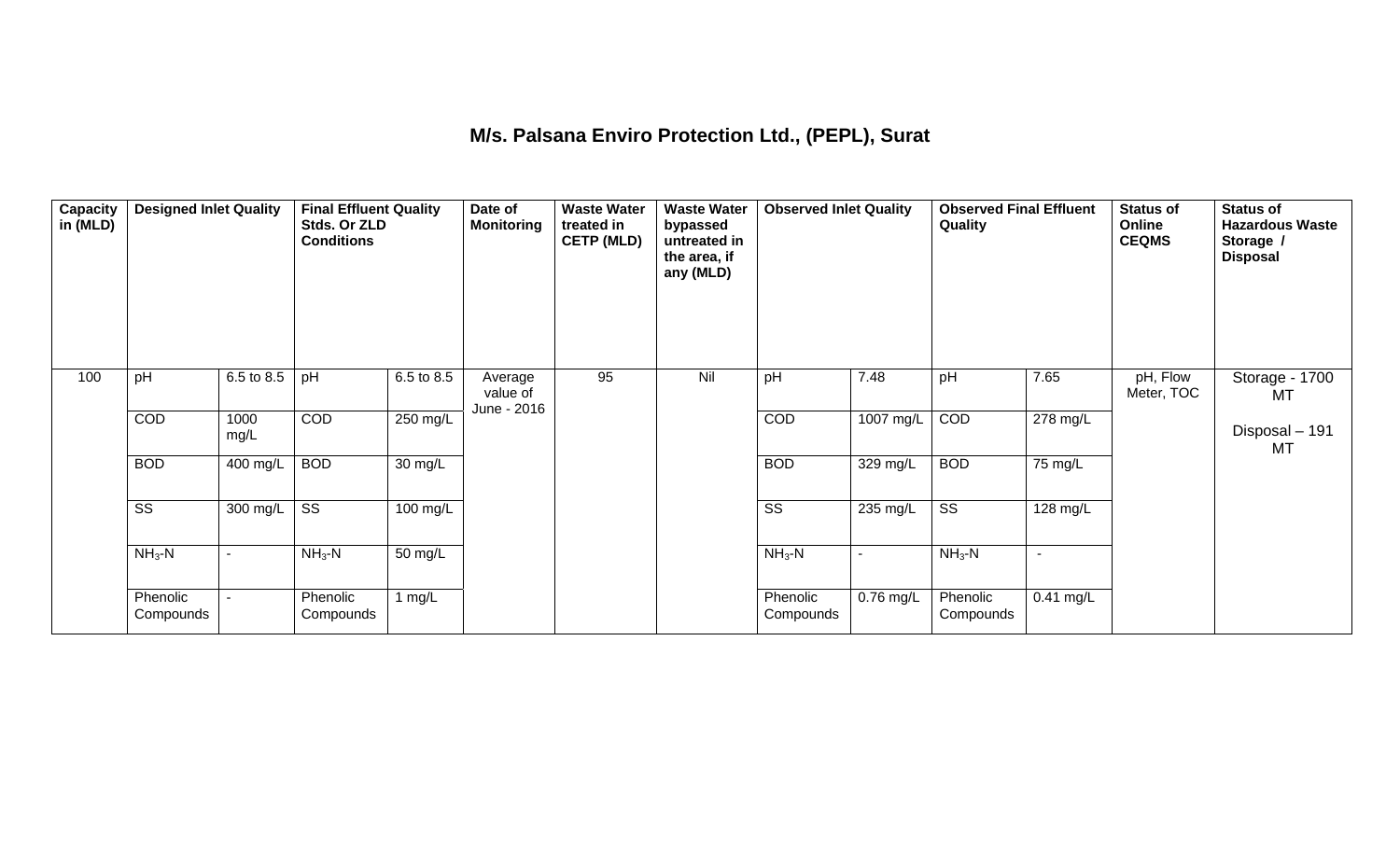## **M/s. New Palsana Industrial Co. Op. Society Ltd., Surat**

| Capacity<br>in (MLD) | <b>Designed Inlet Quality</b> |              | <b>Final Effluent Quality</b><br>Stds. Or ZLD<br><b>Conditions</b> |                   | Date of<br><b>Monitoring</b>       | <b>Waste Water</b><br>treated in<br><b>CETP (MLD)</b> | <b>Waste Water</b><br>bypassed<br>untreated in<br>the area, if<br>any (MLD) | <b>Observed Inlet Quality</b> |   | <b>Observed Final Effluent</b><br>Quality |                      | <b>Status of</b><br>Online<br><b>CEQMS</b> | <b>Status of</b><br><b>Hazardous Waste</b><br>Storage /<br><b>Disposal</b> |
|----------------------|-------------------------------|--------------|--------------------------------------------------------------------|-------------------|------------------------------------|-------------------------------------------------------|-----------------------------------------------------------------------------|-------------------------------|---|-------------------------------------------|----------------------|--------------------------------------------|----------------------------------------------------------------------------|
| 45                   | pH                            | $6.5 - 8.5$  | pH                                                                 | $6.5 - 8.5$       | Average<br>value of<br>June - 2016 | 22                                                    | Nil                                                                         | pH                            |   | pH                                        | 7.81                 | $\sim$                                     | Storage - 800 MT                                                           |
|                      | COD                           | 1000<br>mg/L | COD                                                                | $100$ mg/L        |                                    |                                                       |                                                                             | COD                           | ۰ | COD                                       | 286 mg/L             |                                            |                                                                            |
|                      | <b>BOD</b>                    | 400 mg/L     | <b>BOD</b>                                                         | $30 \text{ mg/L}$ |                                    |                                                       |                                                                             | <b>BOD</b>                    | ۰ | <b>BOD</b>                                | $\overline{75}$ mg/L |                                            |                                                                            |
|                      | $\overline{\text{SS}}$        | 300 mg/L     | $\overline{\text{ss}}$                                             | $<$ 60 mg/L       |                                    |                                                       |                                                                             | $\overline{\text{SS}}$        |   | $\overline{\text{ss}}$                    | 50 mg/L              |                                            |                                                                            |
|                      | $NH3-N$                       | 50 mg/L      | $NH3 - N$                                                          | 50 mg/L           |                                    |                                                       |                                                                             | $NH3-N$                       | ۰ | $NH3$ -N                                  | $\blacksquare$       |                                            |                                                                            |
|                      | Phenolic<br>Compounds         | 1 $mg/L$     | Phenolic<br>Compounds                                              | 1 $mg/L$          |                                    |                                                       |                                                                             | Phenolic<br>Compounds         |   | Phenolic<br>Compounds                     | 0.29 mg/L            |                                            |                                                                            |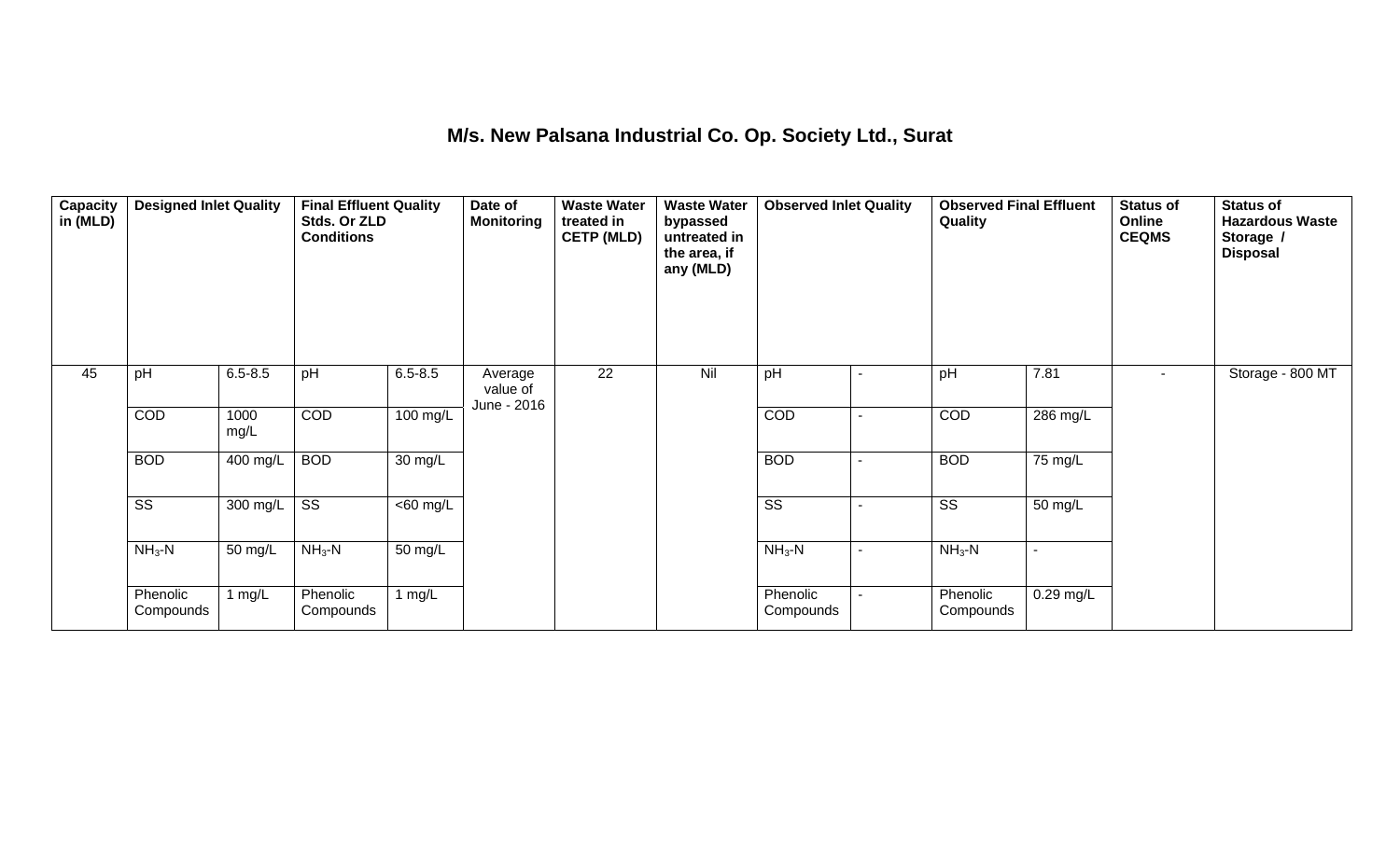## **M/s. Gujarat Eco Textile Park Pvt Ltd, Surat**

| Capacity<br>in (MLD) | <b>Designed Inlet Quality</b> |                  | <b>Final Effluent Quality</b><br>Stds. Or ZLD<br><b>Conditions</b> |             | Date of<br><b>Monitoring</b>       | <b>Waste Water</b><br>treated in<br><b>CETP (MLD)</b> | <b>Waste Water</b><br>bypassed<br>untreated in<br>the area, if<br>any (MLD) | <b>Observed Inlet Quality</b> |             | <b>Observed Final Effluent</b><br>Quality |             | <b>Status of</b><br>Online<br><b>CEQMS</b> | <b>Status of</b><br><b>Hazardous Waste</b><br>Storage /<br><b>Disposal</b> |
|----------------------|-------------------------------|------------------|--------------------------------------------------------------------|-------------|------------------------------------|-------------------------------------------------------|-----------------------------------------------------------------------------|-------------------------------|-------------|-------------------------------------------|-------------|--------------------------------------------|----------------------------------------------------------------------------|
| 60                   | pH                            | Not<br>Furnished | pH                                                                 | 6.5 to 8.5  | Average<br>value of<br>June - 2016 | 35                                                    | Nil                                                                         | pH                            | 7.50        | pH                                        | 8.02        | pH, Flow<br>Meter, COD<br>Meter            | Storage - 300 MT                                                           |
|                      | COD                           |                  | COD                                                                | 100 mg/L    |                                    |                                                       |                                                                             | COD                           | 1163 mg/L   | COD                                       | 200.5 mg/L  | including<br><b>TOC</b>                    |                                                                            |
|                      | <b>BOD</b>                    |                  | <b>BOD</b>                                                         | 30 mg/L     |                                    |                                                       |                                                                             | <b>BOD</b>                    | 374 mg/L    | <b>BOD</b>                                | 52 mg/L     |                                            |                                                                            |
|                      | $\overline{\text{SS}}$        |                  | $\overline{\text{SS}}$                                             | $<$ 60 mg/L |                                    |                                                       |                                                                             | $\overline{\text{SS}}$        | 106 mg/L    | $\overline{\text{ss}}$                    | 59 mg/L     |                                            |                                                                            |
|                      | $NH3$ -N                      |                  | $NH3-N$                                                            | 50 mg/L     |                                    |                                                       |                                                                             | $NH3-N$                       | ۰           | $NH3$ -N                                  | 10.1 mg/L   |                                            |                                                                            |
|                      | Phenolic<br>Compounds         |                  | Phenolic<br>Compounds                                              | 1 $mg/L$    |                                    |                                                       |                                                                             | Phenolic<br>Compounds         | $0.85$ mg/L | Phenolic<br>Compounds                     | $0.30$ mg/L |                                            |                                                                            |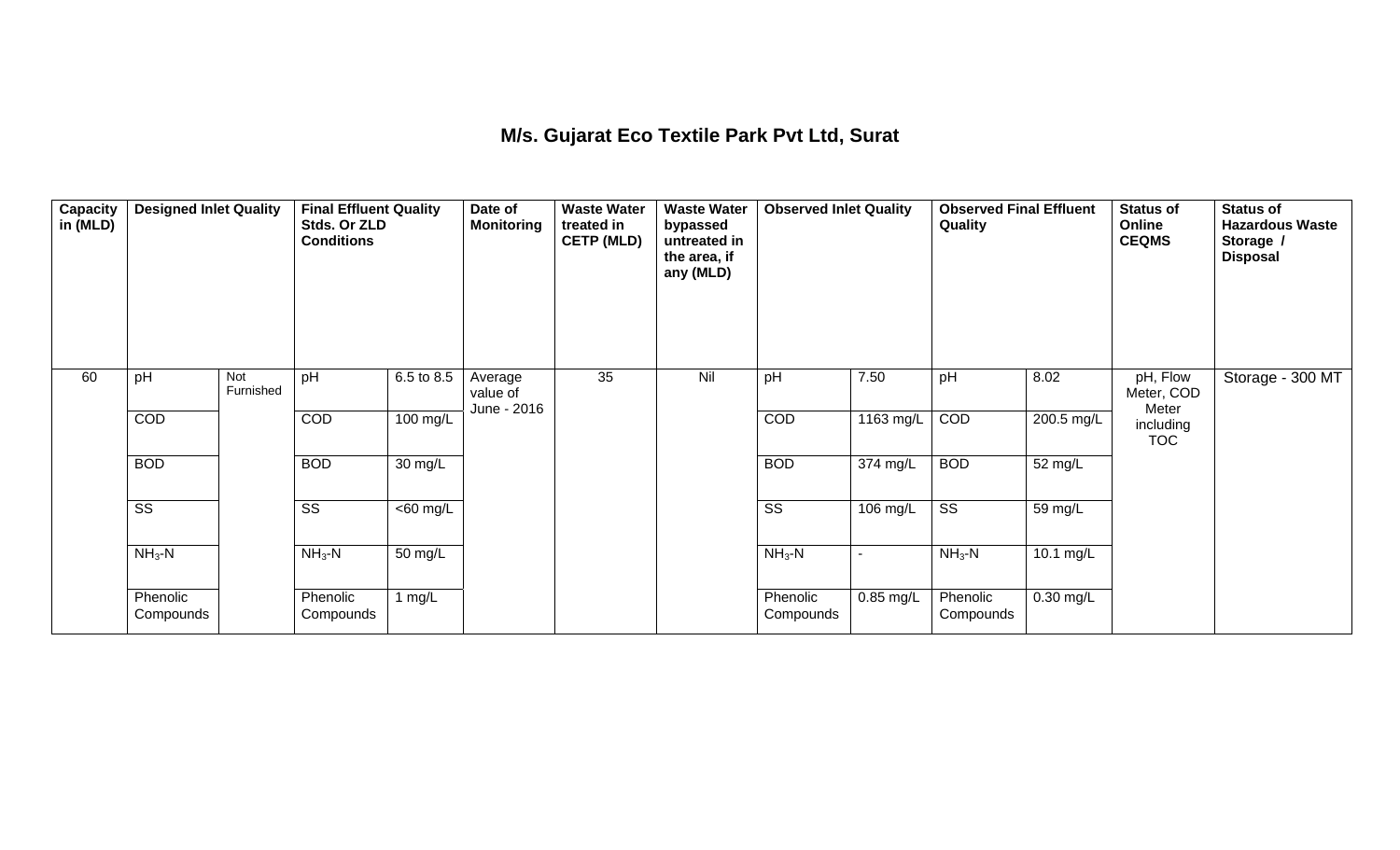**M/s. Fairdeal Textile Parks Pvt. Ltd, Surat** 

| <b>Capacity</b><br>in (MLD) | <b>Designed Inlet Quality</b> | <b>Final Effluent Quality</b><br>Stds. Or ZLD<br><b>Conditions</b> | Date of<br><b>Monitoring</b> | <b>Waste Water</b><br>treated in<br><b>CETP (MLD)</b> | <b>Waste Water</b><br>bypassed<br>untreated in<br>the area, if<br>any (MLD) | <b>Observed Inlet Quality</b> | <b>Observed Final Effluent</b><br>Quality | <b>Status of</b><br>Online<br><b>CEQMS</b> | <b>Status of</b><br><b>Hazardous Waste</b><br>Storage /<br><b>Disposal</b> |  |  |  |  |
|-----------------------------|-------------------------------|--------------------------------------------------------------------|------------------------------|-------------------------------------------------------|-----------------------------------------------------------------------------|-------------------------------|-------------------------------------------|--------------------------------------------|----------------------------------------------------------------------------|--|--|--|--|
|                             | No visit in the month of June |                                                                    |                              |                                                       |                                                                             |                               |                                           |                                            |                                                                            |  |  |  |  |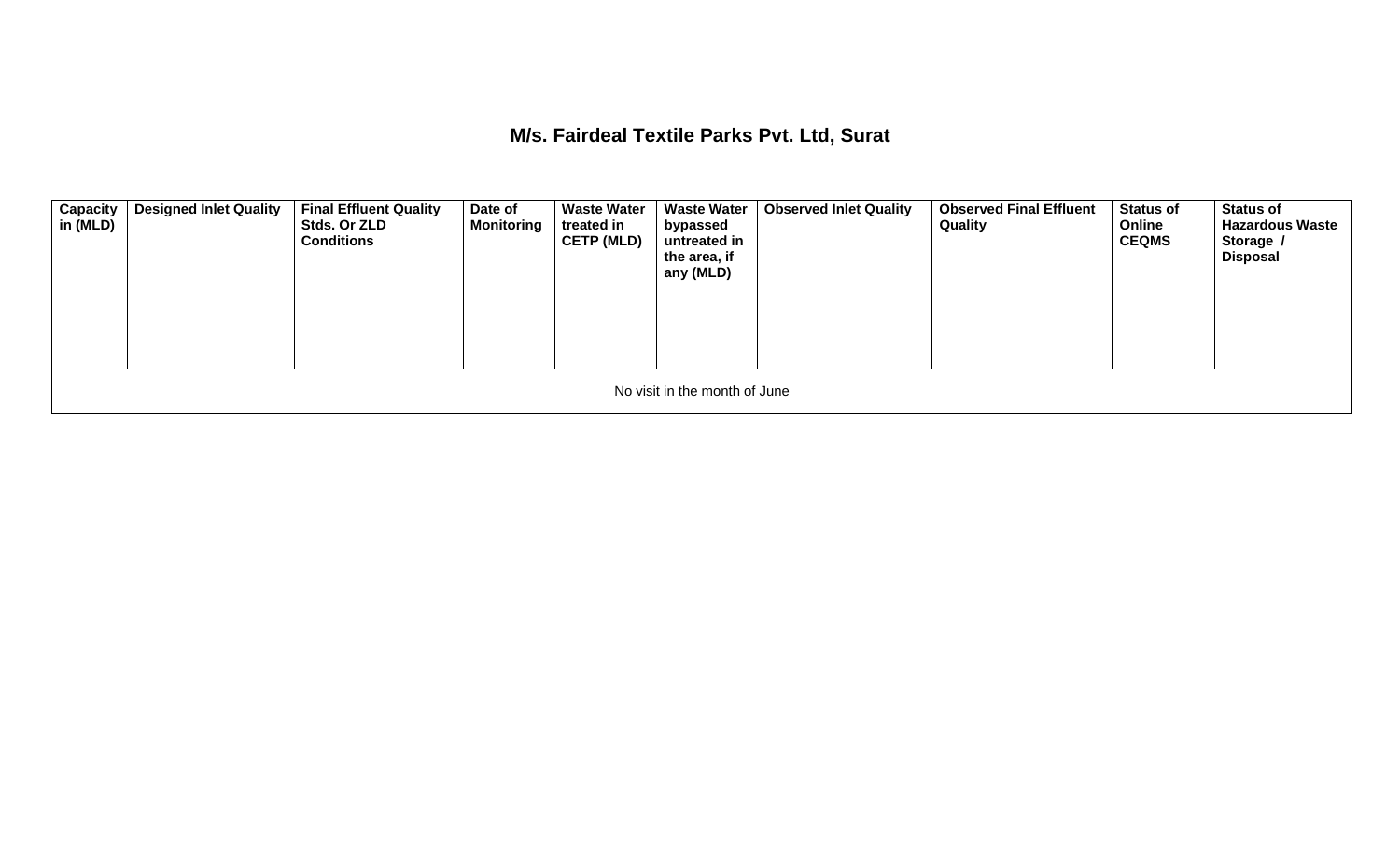## **M/s. Panoli Enviro Technology Ltd., Bharuch**

| Capacity<br>in (MLD) | <b>Designed Inlet Quality</b> |                  | <b>Final Effluent Quality</b><br>Stds. Or ZLD<br><b>Conditions</b> |             | Date of<br><b>Monitoring</b>       | <b>Waste Water</b><br>treated in<br><b>CETP (MLD)</b> | <b>Waste Water</b><br>bypassed<br>untreated in<br>the area, if<br>any (MLD) | <b>Observed Inlet Quality</b> |                        | <b>Observed Final Effluent</b><br>Quality |                | <b>Status of</b><br>Online<br><b>CEQMS</b> | <b>Status of</b><br><b>Hazardous Waste</b><br>Storage /<br><b>Disposal</b> |
|----------------------|-------------------------------|------------------|--------------------------------------------------------------------|-------------|------------------------------------|-------------------------------------------------------|-----------------------------------------------------------------------------|-------------------------------|------------------------|-------------------------------------------|----------------|--------------------------------------------|----------------------------------------------------------------------------|
|                      | pH                            | Not<br>Furnished | pH                                                                 | $5.5 - 8.5$ | Average<br>value of<br>June - 2016 | 0.35                                                  | Nil                                                                         | pH                            | 8.11                   | pH                                        | 8.38           | pH, Flow<br>Meter, TOC                     | Storage - 12 MT                                                            |
|                      | COD                           |                  | <b>COD</b>                                                         | 100 mg/L    |                                    |                                                       |                                                                             | COD                           | $\overline{5465}$ mg/L | COD                                       | 1084.5<br>mg/L |                                            | Disposal - 283<br><b>MT</b>                                                |
|                      | <b>BOD</b>                    |                  | <b>BOD</b>                                                         | 30 mg/L     |                                    |                                                       |                                                                             | <b>BOD</b>                    | 1686.5<br>mg/L         | <b>BOD</b>                                | 135 mg/L       |                                            |                                                                            |
|                      | $\overline{\text{SS}}$        |                  | $\overline{\text{SS}}$                                             | 100 mg/L    |                                    |                                                       |                                                                             | $\overline{\text{SS}}$        | $\overline{1226}$ mg/L | $\overline{\text{ss}}$                    | 414 mg/L       |                                            |                                                                            |
|                      | $NH3-N$                       |                  | $NH3-N$                                                            | 50 mg/L     |                                    |                                                       |                                                                             | $NH3-N$                       | $12.6$ mg/L            | $NH3$ -N                                  | 4.75 mg/L      |                                            |                                                                            |
|                      | Phenolic<br>Compounds         |                  | Phenolic<br>Compounds                                              | 1 $mg/L$    |                                    |                                                       |                                                                             | Phenolic<br>Compounds         | 2.55 mg/L              | Phenolic<br>Compounds                     | 1.23 mg/L      |                                            |                                                                            |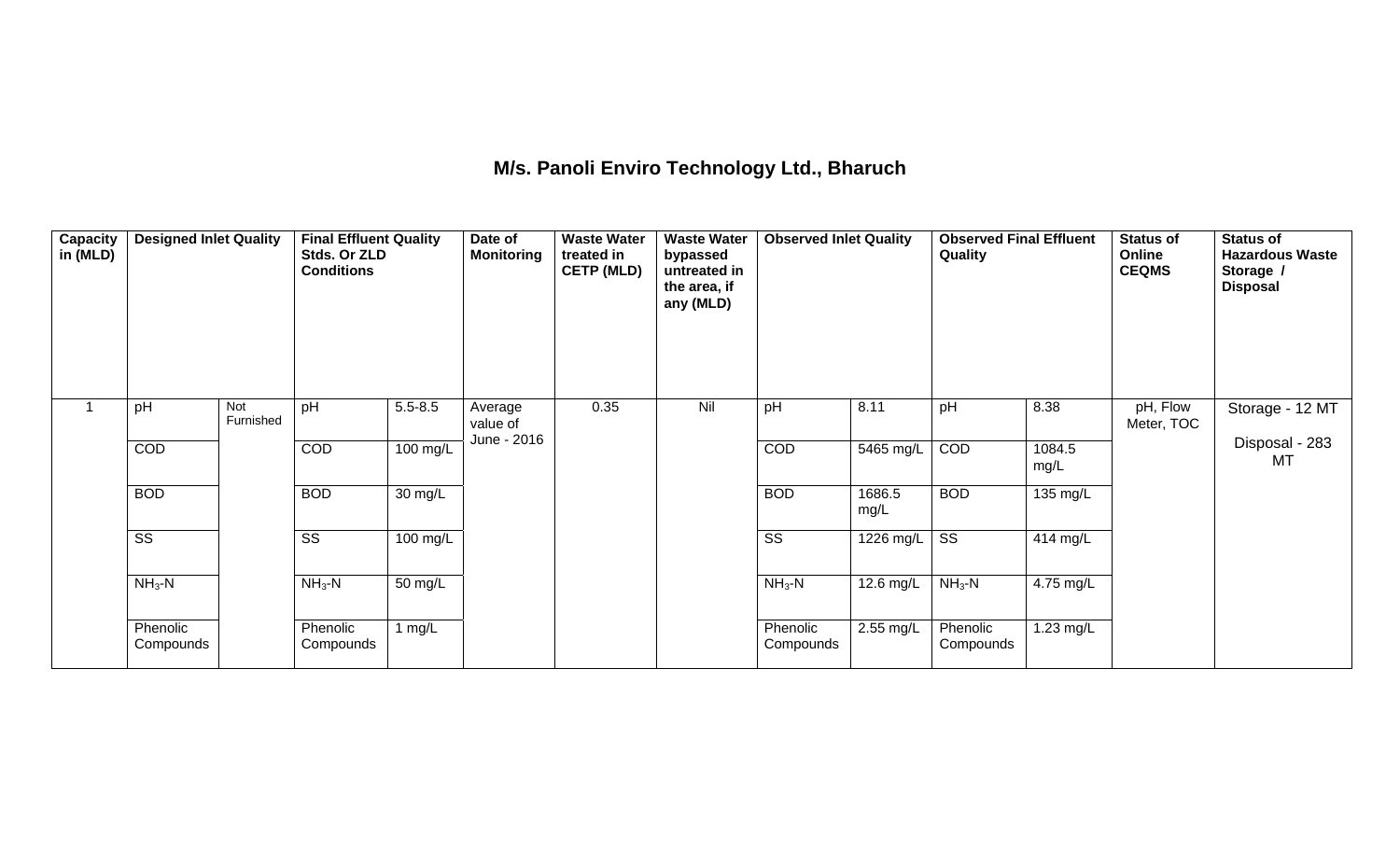## **M/s. Enviro Technology Ltd., Bharuch**

| Capacity<br>in (MLD) | <b>Designed Inlet Quality</b>        |                         | <b>Final Effluent Quality</b><br>Stds. Or ZLD<br><b>Conditions</b> |             | Date of<br><b>Monitoring</b>       | <b>Waste Water</b><br>treated in<br><b>CETP (MLD)</b> | <b>Waste Water</b><br>bypassed<br>untreated in<br>the area, if<br>any (MLD) | <b>Observed Inlet Quality</b>        |                    | <b>Observed Final Effluent</b><br>Quality |                        | Status of<br>Online<br><b>CEQMS</b> | <b>Status of</b><br><b>Hazardous Waste</b><br>Storage /<br><b>Disposal</b> |
|----------------------|--------------------------------------|-------------------------|--------------------------------------------------------------------|-------------|------------------------------------|-------------------------------------------------------|-----------------------------------------------------------------------------|--------------------------------------|--------------------|-------------------------------------------|------------------------|-------------------------------------|----------------------------------------------------------------------------|
| 1.8                  | pH                                   | <b>Not</b><br>Furnished | pH                                                                 | $5.5 - 8.5$ | Average<br>value of<br>June - 2016 | 1.10                                                  | Nil                                                                         | pH                                   | 2.26               | pH                                        | 7.71                   | $\overline{\phantom{a}}$            | Disposal - 868<br>MT                                                       |
|                      | <b>COD</b>                           |                         | COD                                                                | 100 mg/L    |                                    |                                                       |                                                                             | COD                                  | 4515 mg/L          | <b>COD</b>                                | 989 mg/L               |                                     |                                                                            |
|                      | BOD(3)<br>days at<br>$27^{\circ}$ C) |                         | BOD(3)<br>days at<br>$27^{\circ}$ C)                               | 30 mg/L     |                                    |                                                       |                                                                             | BOD(3)<br>days at<br>$27^{\circ}$ C) | 1337 mg/L          | BOD(3)<br>days at<br>$27^{\circ}$ C)      | 96 mg/L                |                                     |                                                                            |
|                      | $\overline{\text{ss}}$               |                         | $\overline{\text{ss}}$                                             | 100 mg/L    |                                    |                                                       |                                                                             | $\overline{\text{ss}}$               | 198 mg/L           | $\overline{\text{ss}}$                    | 90 mg/L                |                                     |                                                                            |
|                      | $NH3-N$                              |                         | $NH3-N$                                                            | 50 mg/L     |                                    |                                                       |                                                                             | $NH3-N$                              | 29.5 mg/L          | $NH3$ -N                                  | 33.97 mg/L             |                                     |                                                                            |
|                      | Phenolic<br>Compounds                |                         | Phenolic<br>Compounds                                              | 1 mg/ $L$   |                                    |                                                       |                                                                             | Phenolic<br>Compounds                | $2.2 \text{ mg/L}$ | Phenolic<br>Compounds                     | $\overline{0.57}$ mg/L |                                     |                                                                            |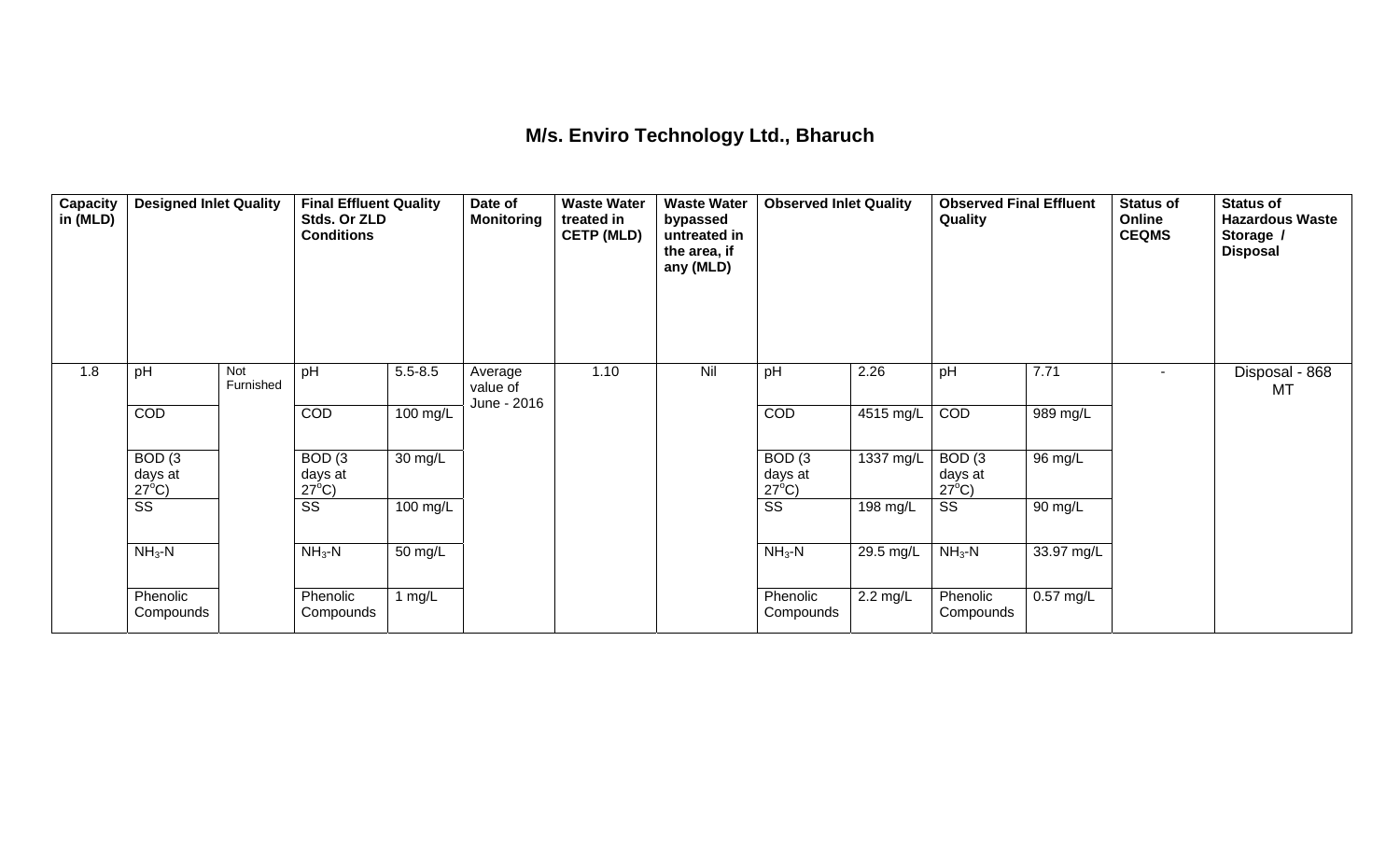#### **M/s. Narmada Clean Tech Ld., (Bharuch Eco-Aqua Infrastructure Ltd.,)(BEAIL), Ankleshwar**

| Capacity<br>in (MLD) | <b>Designed Inlet Quality</b> |                  | <b>Final Effluent Quality</b><br>Stds. Or ZLD<br><b>Conditions</b> |                      | Date of<br><b>Monitoring</b>       | <b>Waste Water</b><br>treated in<br><b>CETP (MLD)</b> | <b>Waste Water</b><br>bypassed<br>untreated in<br>the area, if<br>any (MLD) | <b>Observed Inlet Quality</b> |                | <b>Observed Final Effluent</b><br>Quality |             | <b>Status of</b><br>Online<br><b>CEQMS</b> | <b>Status of</b><br><b>Hazardous Waste</b><br>Storage /<br><b>Disposal</b> |
|----------------------|-------------------------------|------------------|--------------------------------------------------------------------|----------------------|------------------------------------|-------------------------------------------------------|-----------------------------------------------------------------------------|-------------------------------|----------------|-------------------------------------------|-------------|--------------------------------------------|----------------------------------------------------------------------------|
| 60                   | pH                            | Not<br>Furnished | pH                                                                 | $6-9$                | Average<br>value of<br>June - 2016 | 40                                                    | Nil                                                                         | pH                            | 7.65           | pH                                        | 7.83        | pH, Flow<br>Meter, TOC                     | Storage - 5000 MT                                                          |
|                      | <b>COD</b>                    |                  | COD                                                                | 500 mg/L             |                                    |                                                       |                                                                             | COD                           | 1141.5<br>mg/L | <b>COD</b>                                | 1007 mg/L   |                                            |                                                                            |
|                      | <b>BOD</b>                    |                  | <b>BOD</b>                                                         | $100 \text{ mg/L}$   |                                    |                                                       |                                                                             | <b>BOD</b>                    | 318.5<br>mg/L  | <b>BOD</b>                                | 63 mg/L     |                                            |                                                                            |
|                      | $\overline{\text{ss}}$        |                  | $\overline{\text{SS}}$                                             | 100 mg/L             |                                    |                                                       |                                                                             | $\overline{\text{ss}}$        | 399 mg/L       | $\overline{\text{ss}}$                    | 250 mg/L    |                                            |                                                                            |
|                      | $NH3$ -N                      |                  | $NH3-N$                                                            | $\overline{50}$ mg/L |                                    |                                                       |                                                                             | $NH3-N$                       | 268.8<br>mg/L  | $NH3-N$                                   | $476$ mg/L  |                                            |                                                                            |
|                      | Phenolic<br>Compounds         |                  | Phenolic<br>Compounds                                              | 5 mg/L               |                                    |                                                       |                                                                             | Phenolic<br>Compounds         | 2.53 mg/L      | Phenolic<br>Compounds                     | $6.22$ mg/L |                                            |                                                                            |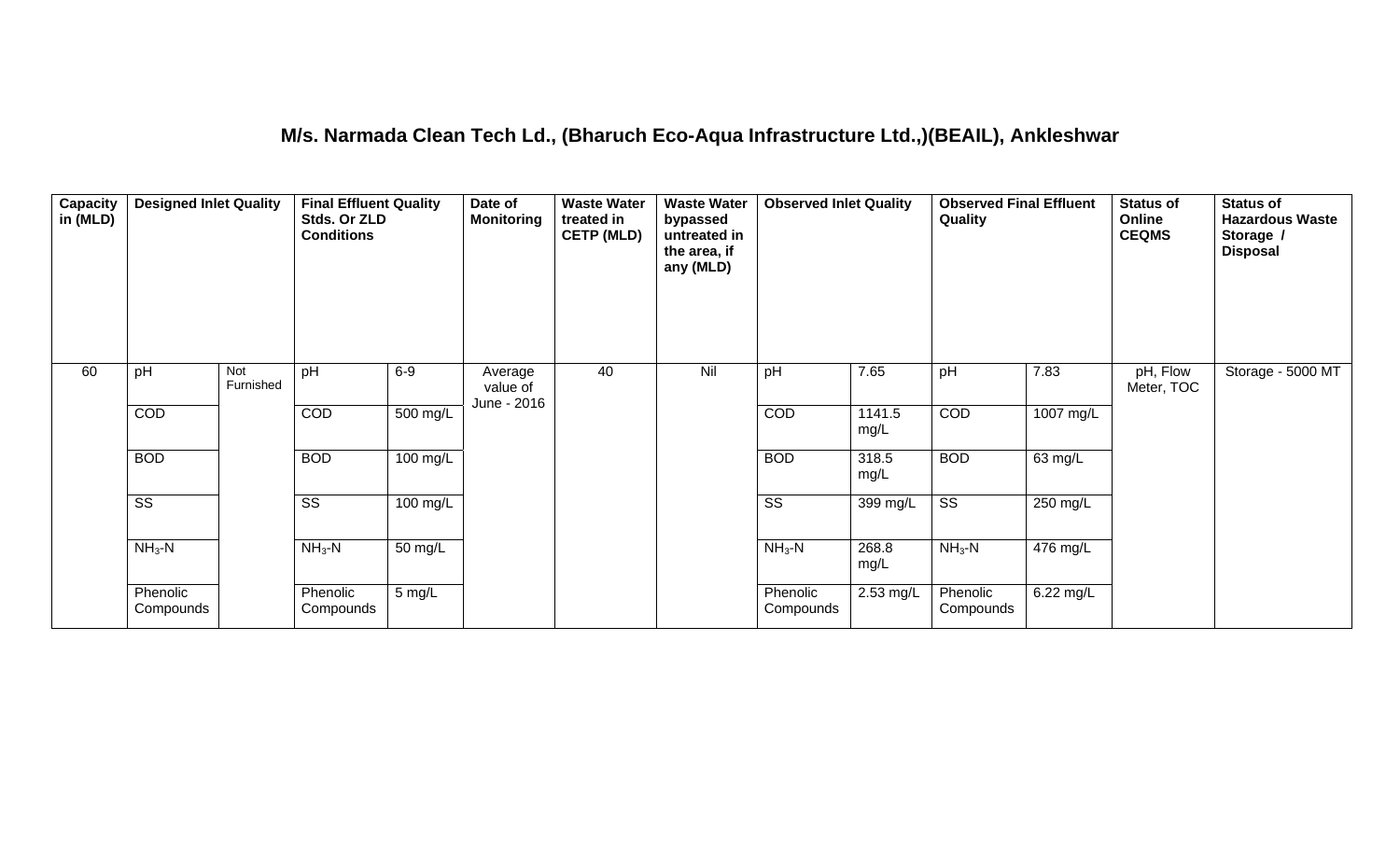## **M/s. Nandesari Industrial Association (CETP), Vadodara**

| <b>Capacity</b><br>in (MLD) | <b>Designed Inlet Quality</b> |              | <b>Final Effluent Quality</b><br>Stds. Or ZLD<br><b>Conditions</b> |            | Date of<br><b>Monitoring</b>       | <b>Waste Water</b><br>treated in<br><b>CETP (MLD)</b> | <b>Waste Water</b><br>bypassed<br>untreated in<br>the area, if<br>any (MLD) | <b>Observed Inlet Quality</b> |               | <b>Observed Final Effluent</b><br><b>Quality</b> |             | <b>Status of</b><br>Online<br><b>CEQMS</b> | <b>Status of</b><br><b>Hazardous Waste</b><br>Storage /<br><b>Disposal</b> |
|-----------------------------|-------------------------------|--------------|--------------------------------------------------------------------|------------|------------------------------------|-------------------------------------------------------|-----------------------------------------------------------------------------|-------------------------------|---------------|--------------------------------------------------|-------------|--------------------------------------------|----------------------------------------------------------------------------|
| 6.80                        | pH                            | 5 to 9       | pH                                                                 | 6.5 to 8.5 | Average<br>value of<br>June - 2016 | 4.80                                                  | Nil                                                                         | pH                            | 7.65          | pH                                               | 7.90        | Flow Meter,<br>COD                         | $\overline{\phantom{a}}$                                                   |
|                             | COD                           | 2000<br>mg/L | COD                                                                | 250 mg/L   |                                    |                                                       |                                                                             | COD                           | $1259$ mg/L   | COD                                              | $661$ mg/L  |                                            |                                                                            |
|                             | <b>BOD</b>                    | 500 mg/L     | <b>BOD</b>                                                         | 100 mg/L   |                                    |                                                       |                                                                             | <b>BOD</b>                    | 659 mg/L      | <b>BOD</b>                                       | 369 mg/L    |                                            |                                                                            |
|                             | SS                            | 600 mg/L     | SS                                                                 | 100 mg/L   |                                    |                                                       |                                                                             | SS                            | 360 mg/L      | $\overline{\text{ss}}$                           | 126 mg/L    |                                            |                                                                            |
|                             | $NH3-N$                       | 50 mg/L      | $NH3-N$                                                            | 50 mg/L    |                                    |                                                       |                                                                             | $NH3-N$                       | 109.2<br>mg/L | $NH3$ -N                                         | 20.16 mg/L  |                                            |                                                                            |
|                             | Phenolic<br>Compounds         | $5$ mg/L     | Phenolic<br>Compounds                                              | 1 mg/L     |                                    |                                                       |                                                                             | Phenolic<br>Compounds         | $0.18$ mg/L   | Phenolic<br>Compounds                            | $0.28$ mg/L |                                            |                                                                            |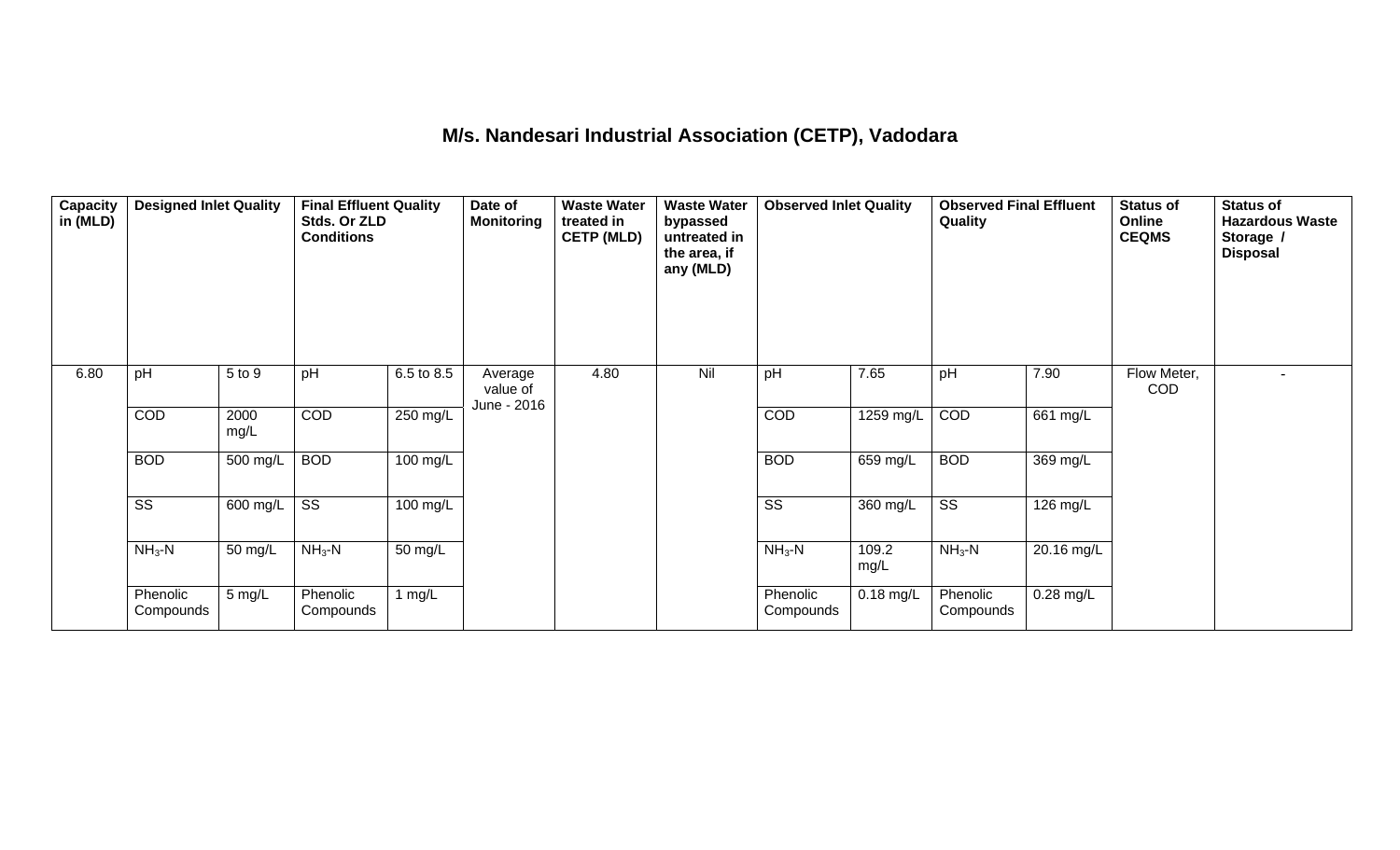## **M/s. Enviro Infrastructure Co. Ltd., Vadodara**

| Capacity<br>in (MLD) | <b>Designed Inlet Quality</b> |                  | <b>Final Effluent Quality</b><br>Stds. Or ZLD<br><b>Conditions</b> |            | Date of<br><b>Monitoring</b>       | <b>Waste Water</b><br>treated in<br><b>CETP (MLD)</b> | <b>Waste Water</b><br>bypassed<br>untreated in<br>the area, if<br>any (MLD) | <b>Observed Inlet Quality</b> |               | <b>Observed Final Effluent</b><br>Quality |             | <b>Status of</b><br>Online<br><b>CEQMS</b> | <b>Status of</b><br><b>Hazardous Waste</b><br>Storage /<br><b>Disposal</b> |
|----------------------|-------------------------------|------------------|--------------------------------------------------------------------|------------|------------------------------------|-------------------------------------------------------|-----------------------------------------------------------------------------|-------------------------------|---------------|-------------------------------------------|-------------|--------------------------------------------|----------------------------------------------------------------------------|
| 4.50                 | pH                            | 5 to 9           | pH                                                                 | 6.5 to 8.5 | Average<br>value of<br>June - 2016 | 1.50                                                  | Nil                                                                         | pH                            | 7.62          | pH                                        | 8.04        | pH, Flow<br>Meter, TOC<br>and Total        |                                                                            |
|                      | COD                           | 2000<br>mg/L     | COD                                                                | 250 mg/L   |                                    |                                                       |                                                                             | COD                           | 680 mg/L      | COD                                       | 270 mg/L    | Nitrogen                                   |                                                                            |
|                      | <b>BOD</b>                    | 500 mg/L         | <b>BOD</b>                                                         | 100 mg/L   |                                    |                                                       |                                                                             | <b>BOD</b>                    | 233 mg/L      | <b>BOD</b>                                | 38 mg/L     |                                            |                                                                            |
|                      | $\overline{\text{SS}}$        | 600 mg/L $\vert$ | $\overline{\text{ss}}$                                             | 100 mg/L   |                                    |                                                       |                                                                             | SS                            | 144 mg/L      | $\overline{\text{ss}}$                    | 64 mg/L     |                                            |                                                                            |
|                      | $NH3-N$                       | 50 mg/L          | $NH3$ -N                                                           | 50 mg/L    |                                    |                                                       |                                                                             | $NH3-N$                       | 20.16<br>mg/L | $NH3$ -N                                  | 14 mg/L     |                                            |                                                                            |
|                      | Phenolic<br>Compounds         | 5 mg/L           | Phenolic<br>Compounds                                              | 1 $mg/L$   |                                    |                                                       |                                                                             | Phenolic<br>Compounds         | <b>BDL</b>    | Phenolic<br>Compounds                     | $0.86$ mg/L |                                            |                                                                            |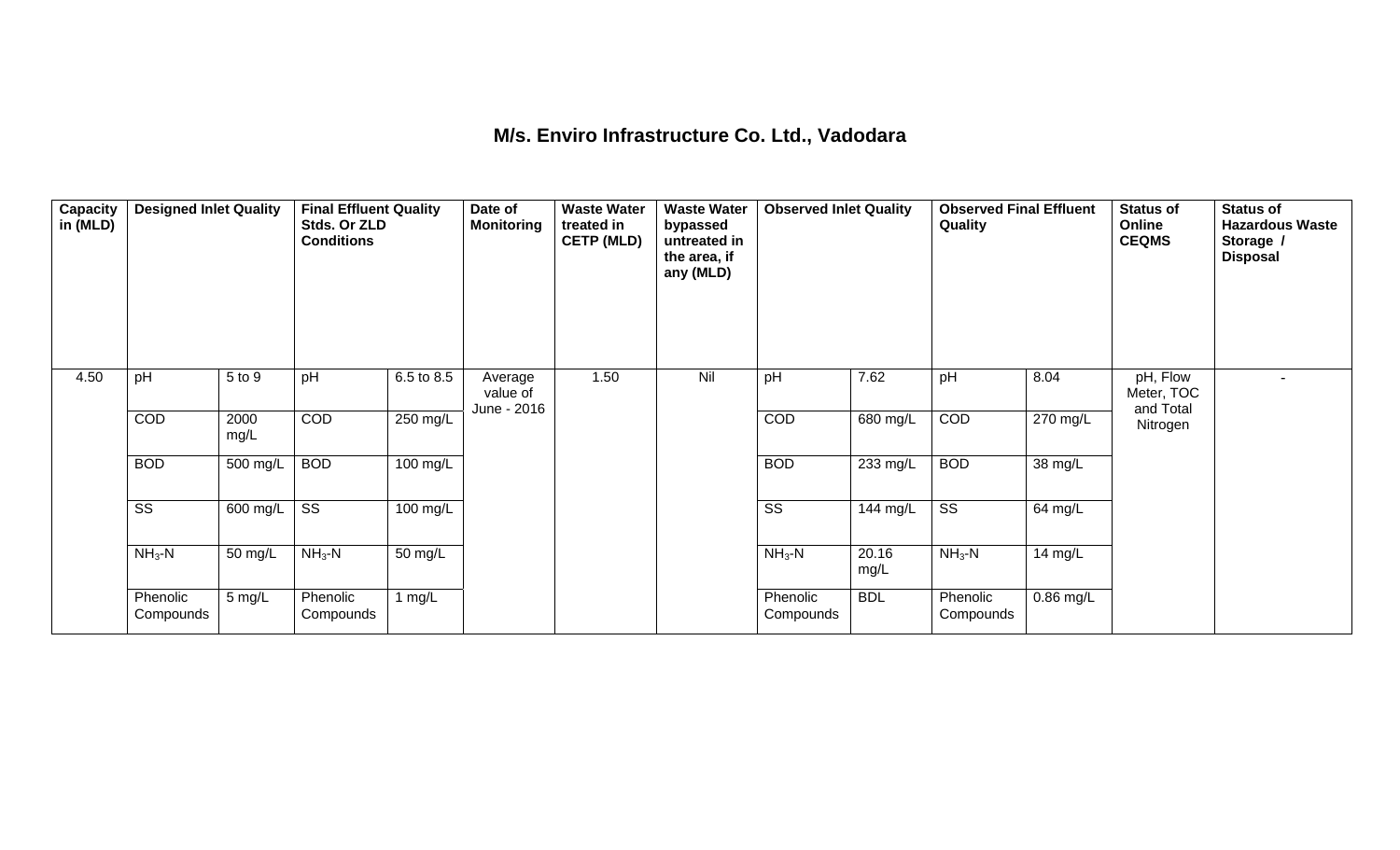## **M/s. Naroda Enviro Project Ltd., Ahmedabad**

| Capacity<br>in (MLD) | <b>Designed Inlet Quality</b> |              | <b>Final Effluent Quality</b><br>Stds. Or ZLD<br><b>Conditions</b> |                   | Date of<br><b>Monitoring</b>       | <b>Waste Water</b><br>treated in<br><b>CETP (MLD)</b> | <b>Waste Water</b><br>bypassed<br>untreated in<br>the area, if<br>any (MLD) | <b>Observed Inlet Quality</b> |                       | <b>Observed Final Effluent</b><br>Quality |             | <b>Status of</b><br>Online<br><b>CEQMS</b> | <b>Status of</b><br><b>Hazardous Waste</b><br>Storage /<br><b>Disposal</b> |
|----------------------|-------------------------------|--------------|--------------------------------------------------------------------|-------------------|------------------------------------|-------------------------------------------------------|-----------------------------------------------------------------------------|-------------------------------|-----------------------|-------------------------------------------|-------------|--------------------------------------------|----------------------------------------------------------------------------|
| 3                    | pH                            | $6.5 - 8.5$  | pH                                                                 | $6.5 - 8.5$       | Average<br>value of<br>June - 2016 | 3                                                     | Nil                                                                         | pH                            | 7.50                  | pH                                        | 7.93        | $\sim$                                     | Storage - 3000 MT                                                          |
|                      | COD                           | 3000<br>mg/L | COD                                                                | 250 mg/L          |                                    |                                                       |                                                                             | COD                           | 2622 mg/L             | COD                                       | 2107 mg/L   |                                            |                                                                            |
|                      | <b>BOD</b>                    | 1200<br>mg/L | <b>BOD</b>                                                         | $30 \text{ mg/L}$ |                                    |                                                       |                                                                             | <b>BOD</b>                    | $\overline{790}$ mg/L | <b>BOD</b>                                | 595 mg/L    |                                            |                                                                            |
|                      | $\overline{\text{ss}}$        | 300 mg/L     | $\overline{\text{ss}}$                                             | 100 mg/L          |                                    |                                                       |                                                                             | $\overline{\text{ss}}$        | 860 mg/L              | $\overline{\text{ss}}$                    | 340 mg/L    |                                            |                                                                            |
|                      | $NH3-N$                       | 50 mg/L      | $NH3-N$                                                            | 50 mg/L           |                                    |                                                       |                                                                             | $NH3-N$                       | 74.48<br>mg/L         | $NH3$ -N                                  | 78.40 mg/L  |                                            |                                                                            |
|                      | Phenolic<br>Compounds         | 1 $mg/L$     | Phenolic<br>Compounds                                              | 1 $mg/L$          |                                    |                                                       |                                                                             | Phenolic<br>Compounds         | $0.74$ mg/L           | Phenolic<br>Compounds                     | $0.71$ mg/L |                                            |                                                                            |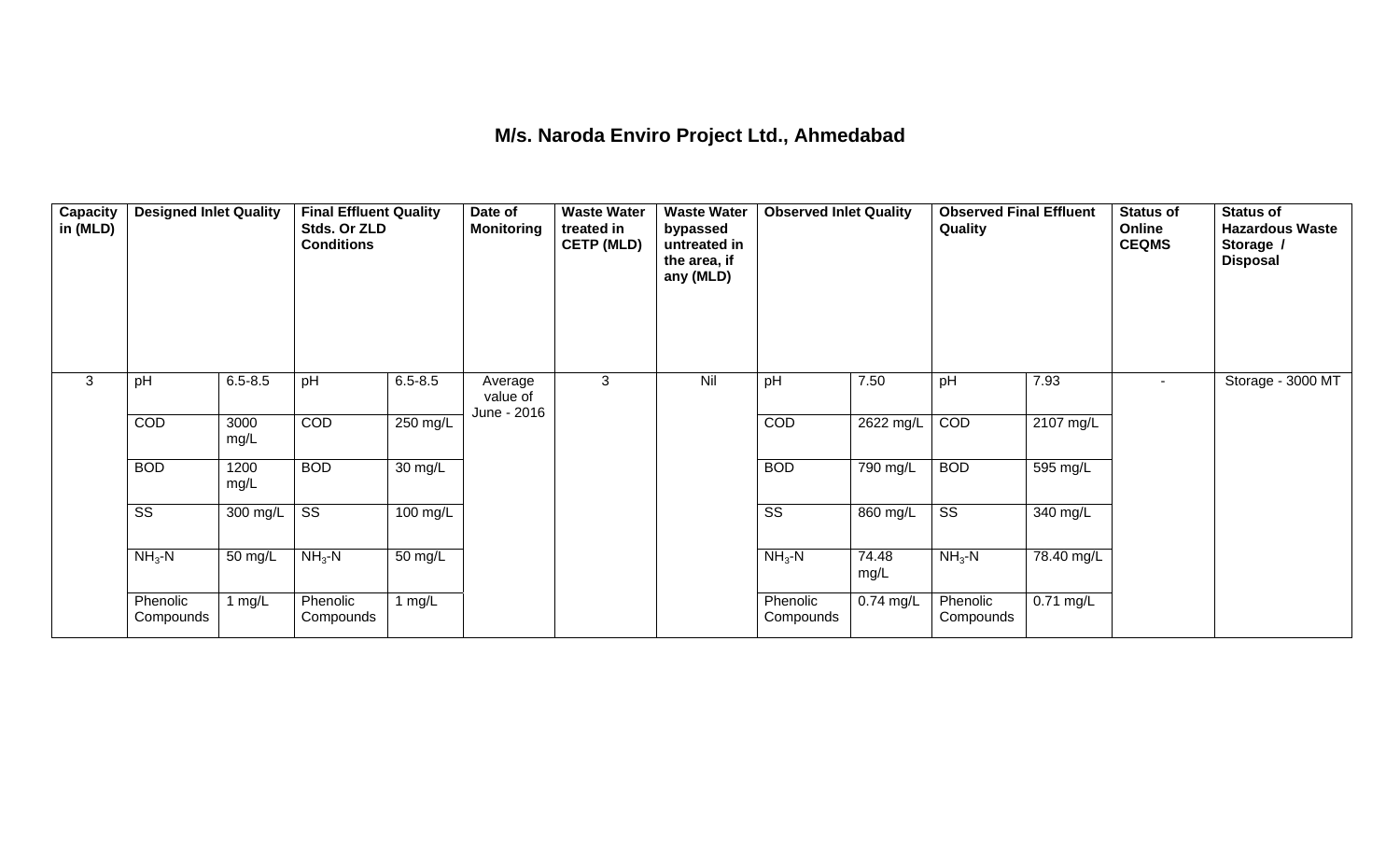## **M/s. The Green Environment Services Co. Op. Society Ltd, Vatva, Ahmedabad**

| <b>Capacity</b><br>in (MLD) | <b>Designed Inlet Quality</b> |              | <b>Final Effluent Quality</b><br>Stds. Or ZLD<br><b>Conditions</b> |                      | Date of<br><b>Monitoring</b>       | <b>Waste Water</b><br>treated in<br><b>CETP (MLD)</b> | <b>Waste Water</b><br>bypassed<br>untreated in<br>the area, if<br>any (MLD) | <b>Observed Inlet Quality</b> |               | <b>Observed Final Effluent</b><br>Quality |            | <b>Status of</b><br>Online<br><b>CEQMS</b> | <b>Status of</b><br><b>Hazardous Waste</b><br>Storage /<br><b>Disposal</b> |
|-----------------------------|-------------------------------|--------------|--------------------------------------------------------------------|----------------------|------------------------------------|-------------------------------------------------------|-----------------------------------------------------------------------------|-------------------------------|---------------|-------------------------------------------|------------|--------------------------------------------|----------------------------------------------------------------------------|
| 16                          | pH                            | $6.5 - 8.5$  | pH                                                                 | $6.5 - 8.5$          | Average<br>value of<br>June - 2016 | 20                                                    | Nil                                                                         | pH                            | 7.57          | pH                                        | 7.43       | Flow Meter,<br><b>TOC</b>                  |                                                                            |
|                             | COD                           | 3000<br>mg/L | COD                                                                | 250 mg/L             |                                    |                                                       |                                                                             | <b>COD</b>                    | 1083 mg/L     | COD                                       | 451 mg/L   |                                            |                                                                            |
|                             | <b>BOD</b>                    | 1200<br>mg/L | <b>BOD</b>                                                         | $\overline{30}$ mg/L |                                    |                                                       |                                                                             | <b>BOD</b>                    | 355 mg/L      | <b>BOD</b>                                | 162 mg/L   |                                            |                                                                            |
|                             | $\overline{\text{ss}}$        | 300 mg/L     | $\overline{\text{SS}}$                                             | 100 mg/L             |                                    |                                                       |                                                                             | $\overline{\text{SS}}$        | 360 mg/L      | $\overline{\text{ss}}$                    | $146$ mg/L |                                            |                                                                            |
|                             | $NH3-N$                       | 50 mg/L      | $NH3-N$                                                            | 50 mg/L              |                                    |                                                       |                                                                             | $NH3-N$                       | 58.24<br>mg/L | $NH3 - N$                                 | 56 mg/L    |                                            |                                                                            |
|                             | Phenolic<br>Compounds         | 1 $mg/L$     | Phenolic<br>Compounds                                              | 1 $mg/L$             |                                    |                                                       |                                                                             | Phenolic<br>Compounds         | 0.314<br>mg/L | Phenolic<br>Compounds                     | 0.257 mg/L |                                            |                                                                            |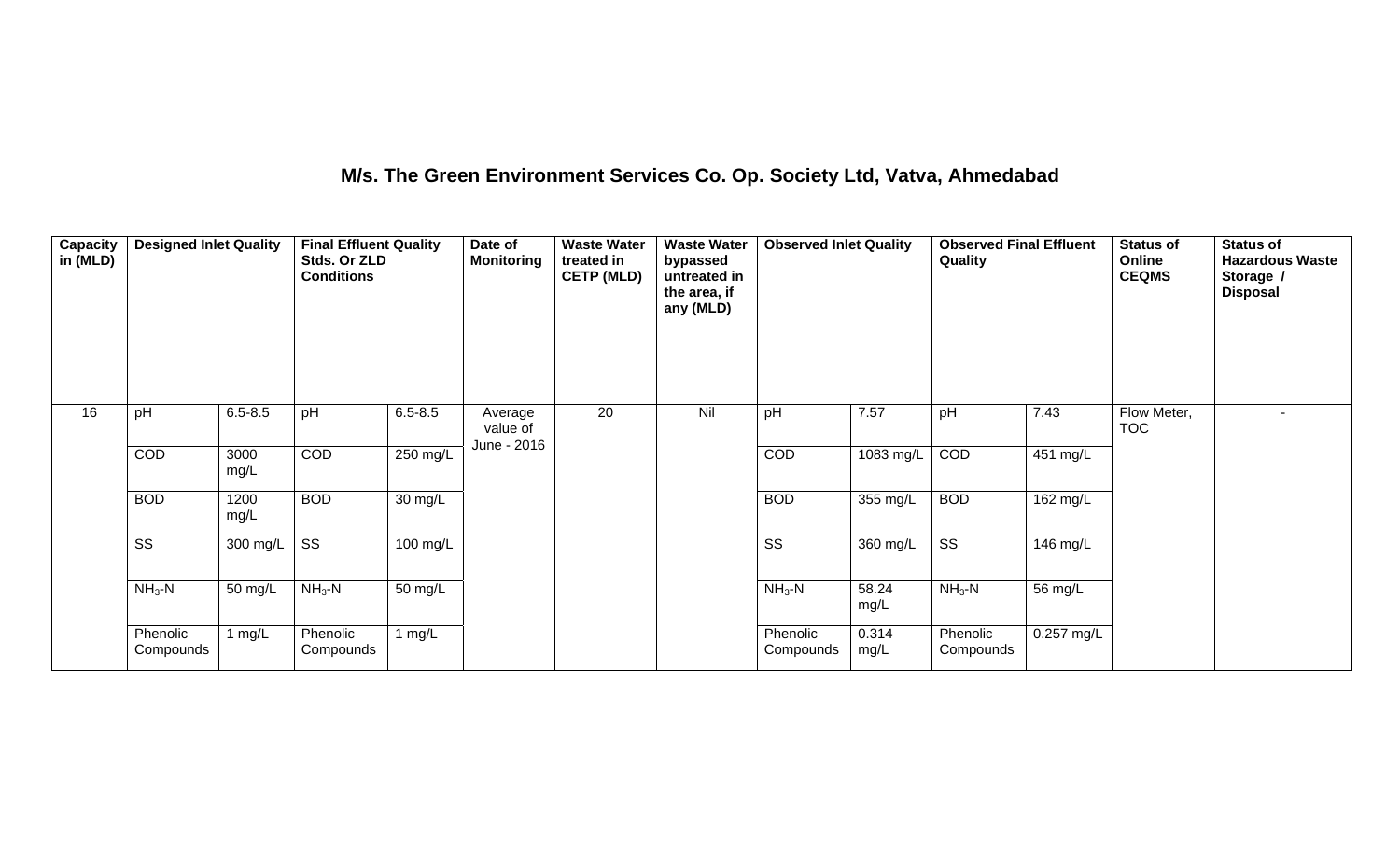## **M/s. Odhav Enviro Project Ltd., Ahmedabad**

| Capacity<br>in (MLD) | <b>Designed Inlet Quality</b> |              | <b>Final Effluent Quality</b><br>Stds. Or ZLD<br><b>Conditions</b> |             | Date of<br><b>Monitoring</b> | <b>Waste Water</b><br>treated in<br><b>CETP (MLD)</b> | <b>Waste Water</b><br>bypassed<br>untreated in<br>the area, if<br>any (MLD) | <b>Observed Inlet Quality</b> |               | <b>Observed Final Effluent</b><br>Quality |                      | <b>Status of</b><br>Online<br><b>CEQMS</b> | <b>Status of</b><br><b>Hazardous Waste</b><br>Storage /<br><b>Disposal</b> |
|----------------------|-------------------------------|--------------|--------------------------------------------------------------------|-------------|------------------------------|-------------------------------------------------------|-----------------------------------------------------------------------------|-------------------------------|---------------|-------------------------------------------|----------------------|--------------------------------------------|----------------------------------------------------------------------------|
| 1.6                  | pH                            | $6.5 - 8.5$  | pH                                                                 | $6.5 - 8.5$ | Average<br>value of          |                                                       | Nil                                                                         | pH                            | 7.05          | pH                                        | 7.93                 | Flow meter at<br>inlet & outlet            |                                                                            |
|                      | COD                           | 3000<br>mg/L | COD                                                                | 250 mg/L    | June - 2016                  |                                                       |                                                                             | COD                           | 6303 mg/L     | COD                                       | 296 mg/L             |                                            |                                                                            |
|                      | <b>BOD</b>                    | 1200<br>mg/L | <b>BOD</b>                                                         | 30 mg/L     |                              |                                                       |                                                                             | <b>BOD</b>                    | 2438 mg/L     | <b>BOD</b>                                | $\overline{71}$ mg/L |                                            |                                                                            |
|                      | $\overline{\text{ss}}$        | 300 mg/L     | $\overline{\text{ss}}$                                             | 100 mg/L    |                              |                                                       |                                                                             | $\overline{\text{ss}}$        | 30130<br>mg/L | $\overline{\text{ss}}$                    | 166 mg/L             |                                            |                                                                            |
|                      | $NH3-N$                       | 50 mg/L      | $NH3-N$                                                            | 50 mg/L     |                              |                                                       |                                                                             | $NH3-N$                       | 44.80<br>mg/L | $NH3-N$                                   | 31.92 mg/L           |                                            |                                                                            |
|                      | Phenolic<br>Compounds         | 1 $mg/L$     | Phenolic<br>Compounds                                              | 1 $mg/L$    |                              |                                                       |                                                                             | Phenolic<br>Compounds         | 1.31 mg/L     | Phenolic<br>Compounds                     | <b>BDL</b>           |                                            |                                                                            |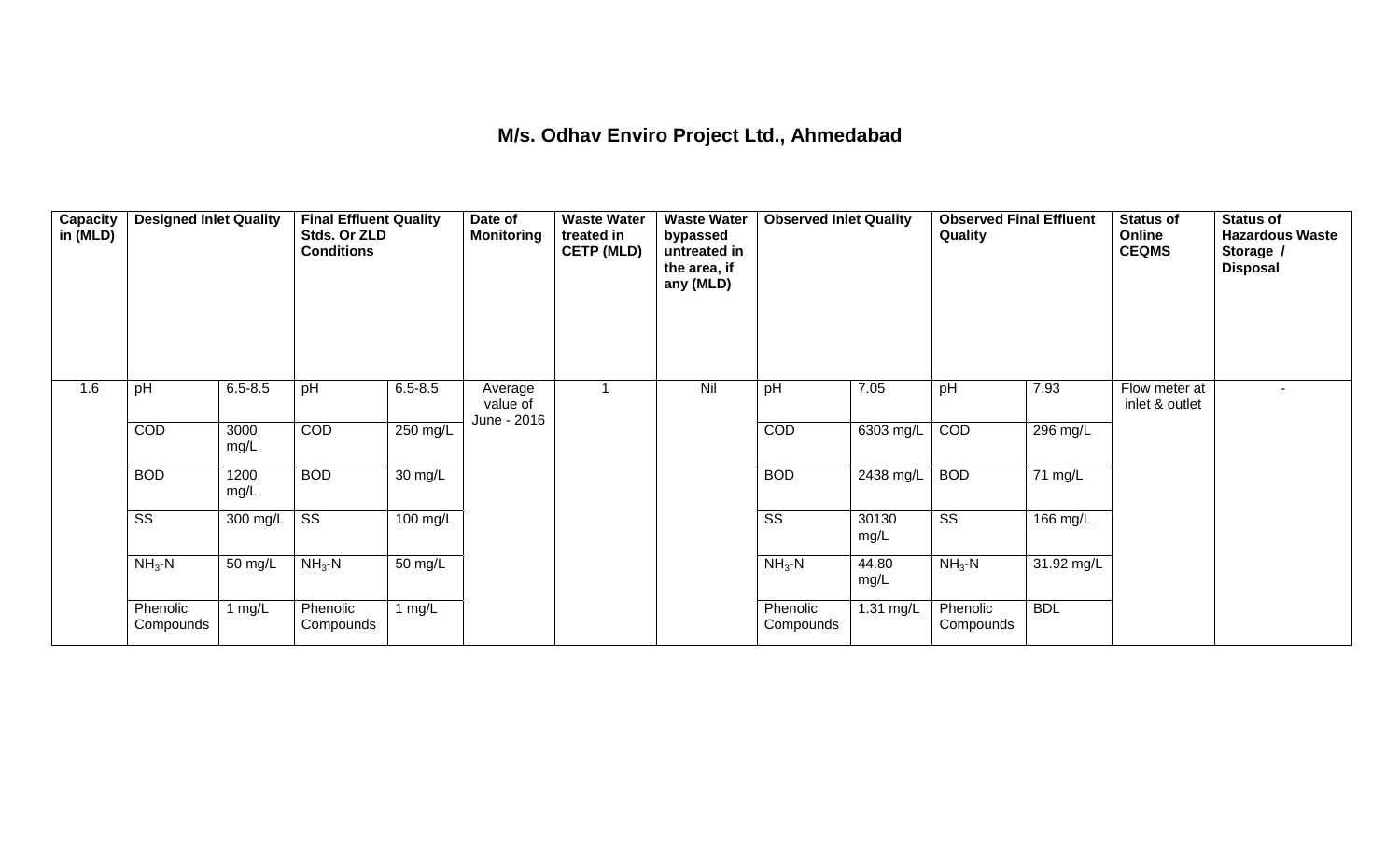## **M/s. Odhav Green Enviro Project Association, Ahmedabad**

| Capacity<br>in (MLD) | <b>Designed Inlet Quality</b> |              | <b>Final Effluent Quality</b><br>Stds. Or ZLD<br><b>Conditions</b> |                      | Date of<br><b>Monitoring</b>       | <b>Waste Water</b><br>treated in<br><b>CETP (MLD)</b> | <b>Waste Water</b><br>bypassed<br>untreated in<br>the area, if<br>any (MLD) | <b>Observed Inlet Quality</b> |                       | <b>Observed Final Effluent</b><br>Quality |             | <b>Status of</b><br>Online<br><b>CEQMS</b> | <b>Status of</b><br><b>Hazardous Waste</b><br>Storage /<br><b>Disposal</b> |
|----------------------|-------------------------------|--------------|--------------------------------------------------------------------|----------------------|------------------------------------|-------------------------------------------------------|-----------------------------------------------------------------------------|-------------------------------|-----------------------|-------------------------------------------|-------------|--------------------------------------------|----------------------------------------------------------------------------|
| $\mathbf{1}$         | pH                            | $6.5 - 8.5$  | pH                                                                 | $6.5 - 8.5$          | Average<br>value of<br>June - 2016 | 0.6                                                   | Nil                                                                         | pH                            | 7.40                  | pH                                        | 7.23        |                                            | Storage - 8 MT<br>Disposal - 10 MT                                         |
|                      | COD                           | 3000<br>mg/L | COD                                                                | 250 mg/L             |                                    |                                                       |                                                                             | COD                           | 644 mg/L              | COD                                       | 641 mg/L    |                                            |                                                                            |
|                      | <b>BOD</b>                    | 1200<br>mg/L | <b>BOD</b>                                                         | $\overline{30}$ mg/L |                                    |                                                       |                                                                             | <b>BOD</b>                    | $310 \text{ mg/L}$    | <b>BOD</b>                                | 194 mg/L    |                                            |                                                                            |
|                      | $\overline{\text{ss}}$        | 300 mg/L     | $\overline{\text{ss}}$                                             | 100 mg/L             |                                    |                                                       |                                                                             | $\overline{\text{ss}}$        | $\overline{760}$ mg/L | $\overline{\text{ss}}$                    | 142 mg/L    |                                            |                                                                            |
|                      | $NH3-N$                       | 50 mg/L      | $NH3-N$                                                            | 50 mg/L              |                                    |                                                       |                                                                             | $NH3-N$                       | 3.36 mg/L             | $NH3 - N$                                 | 3.36 mg/L   |                                            |                                                                            |
|                      | Phenolic<br>Compounds         | 1 $mg/L$     | Phenolic<br>Compounds                                              | 1 $mg/L$             |                                    |                                                       |                                                                             | Phenolic<br>Compounds         | $0.29$ mg/L           | Phenolic<br>Compounds                     | $0.28$ mg/L |                                            |                                                                            |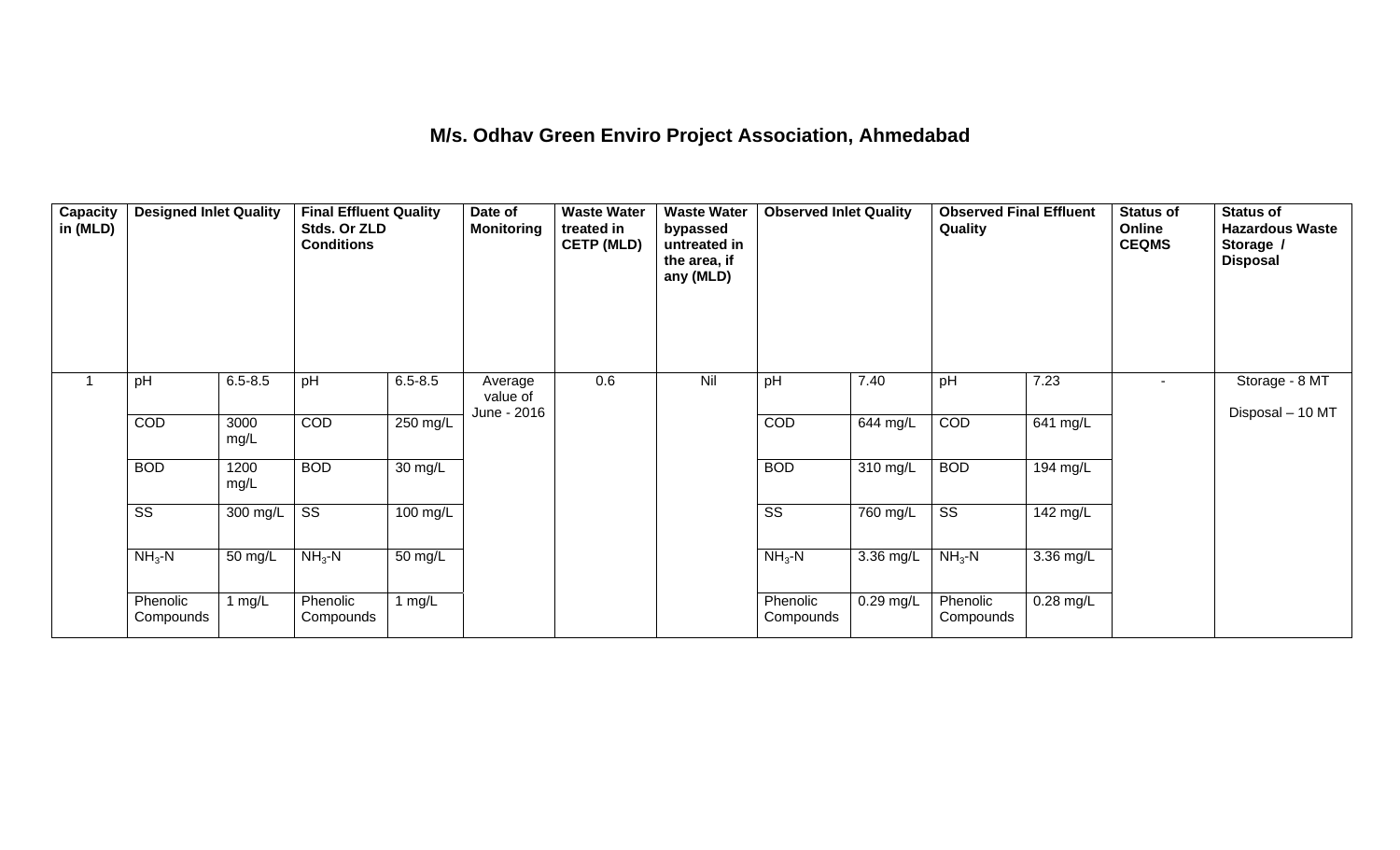## **M/s. Narol Dyestuff Enviro Society., Ahmedabad**

| Capacity<br>in (MLD) | <b>Designed Inlet Quality</b> |              | <b>Final Effluent Quality</b><br>Stds. Or ZLD<br><b>Conditions</b> |             | Date of<br><b>Monitoring</b>       | <b>Waste Water</b><br>treated in<br><b>CETP (MLD)</b> | <b>Waste Water</b><br>bypassed<br>untreated in<br>the area, if<br>any (MLD) | <b>Observed Inlet Quality</b> |                       | <b>Observed Final Effluent</b><br>Quality |            | <b>Status of</b><br>Online<br><b>CEQMS</b> | <b>Status of</b><br><b>Hazardous Waste</b><br>Storage /<br><b>Disposal</b> |
|----------------------|-------------------------------|--------------|--------------------------------------------------------------------|-------------|------------------------------------|-------------------------------------------------------|-----------------------------------------------------------------------------|-------------------------------|-----------------------|-------------------------------------------|------------|--------------------------------------------|----------------------------------------------------------------------------|
| 0.10                 | pH                            | $6.5 - 8.5$  | pH                                                                 | $6.5 - 8.5$ | Average<br>value of<br>June - 2016 | 0.015                                                 | Nil                                                                         | pH                            | 7.79                  | pH                                        | 8.19       | $\sim$                                     | Storage - 20 MT                                                            |
|                      | COD                           | 3000<br>mg/L | COD                                                                | 250 mg/L    |                                    |                                                       |                                                                             | COD                           | 1287 mg/L             | COD                                       | $113$ mg/L |                                            |                                                                            |
|                      | <b>BOD</b>                    | 1200<br>mg/L | <b>BOD</b>                                                         | 30 mg/L     |                                    |                                                       |                                                                             | <b>BOD</b>                    | 369 mg/L              | <b>BOD</b>                                | 38 mg/L    |                                            |                                                                            |
|                      | $\overline{\text{ss}}$        | 300 mg/L     | $\overline{\text{ss}}$                                             | 100 mg/L    |                                    |                                                       |                                                                             | $\overline{\text{ss}}$        | $\overline{384}$ mg/L | $\overline{\text{ss}}$                    | 24 mg/L    |                                            |                                                                            |
|                      | $NH3$ -N                      | 50 mg/L      | $NH3-N$                                                            | 50 mg/L     |                                    |                                                       |                                                                             | $NH3-N$                       | 33.60<br>mg/L         | $NH3-N$                                   | 16.80 mg/L |                                            |                                                                            |
|                      | Phenolic<br>Compounds         | 1 $mg/L$     | Phenolic<br>Compounds                                              | 1 $mg/L$    |                                    |                                                       |                                                                             | Phenolic<br>Compounds         | $0.56$ mg/L           | Phenolic<br>Compounds                     | <b>BDL</b> |                                            |                                                                            |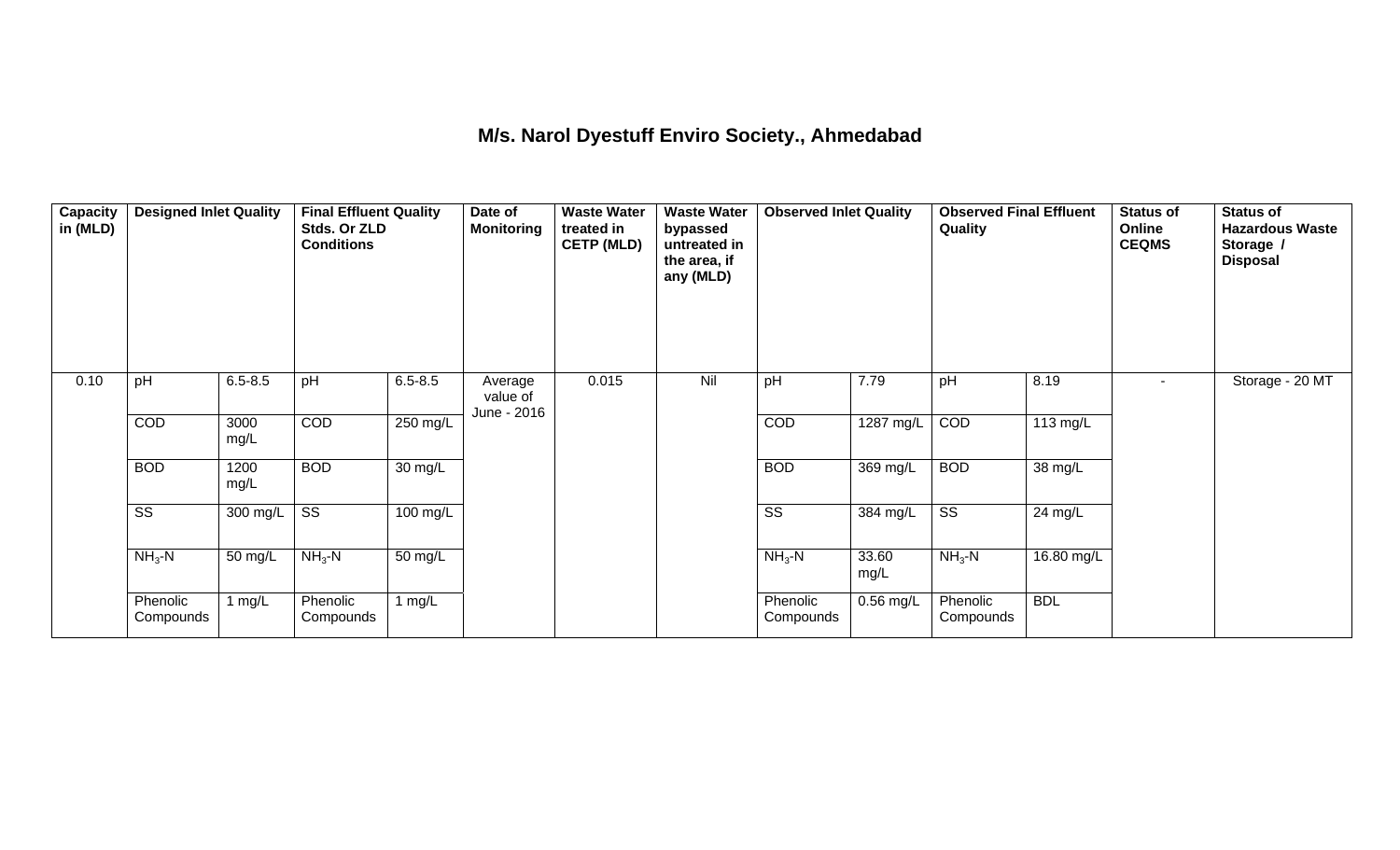#### **M/s. Gujarat Vepari Maha Mandal Sahkari Udhyogik Vasahat Ltd, Ahmedabad**

| Capacity<br>in (MLD) | <b>Designed Inlet Quality</b> |              | <b>Final Effluent Quality</b><br>Stds. Or ZLD<br><b>Conditions</b> |             | Date of<br><b>Monitoring</b>       | <b>Waste Water</b><br>treated in<br><b>CETP (MLD)</b> | <b>Waste Water</b><br>bypassed<br>untreated in<br>the area, if<br>any (MLD) | <b>Observed Inlet Quality</b> |               | <b>Observed Final Effluent</b><br>Quality |            | <b>Status of</b><br>Online<br><b>CEQMS</b> | <b>Status of</b><br><b>Hazardous Waste</b><br>Storage /<br><b>Disposal</b> |
|----------------------|-------------------------------|--------------|--------------------------------------------------------------------|-------------|------------------------------------|-------------------------------------------------------|-----------------------------------------------------------------------------|-------------------------------|---------------|-------------------------------------------|------------|--------------------------------------------|----------------------------------------------------------------------------|
| 1.0                  | pH                            | $6.5 - 8.5$  | pH                                                                 | $6.5 - 8.5$ | Average<br>value of<br>June - 2016 | 0.6                                                   | Nil                                                                         | pH                            | 4.59          | pH                                        | 6.89       | Flow Meter                                 | Storage $-50-55$<br>MT                                                     |
|                      | COD                           | 3000<br>mg/L | COD                                                                | 250 mg/L    |                                    |                                                       |                                                                             | COD                           | 575.5<br>mg/L | COD                                       | 203 mg/L   |                                            |                                                                            |
|                      | <b>BOD</b>                    | 1200<br>mg/L | <b>BOD</b>                                                         | 30 mg/L     |                                    |                                                       |                                                                             | <b>BOD</b>                    | 269 mg/L      | <b>BOD</b>                                | 66 mg/L    |                                            |                                                                            |
|                      | $\overline{\text{SS}}$        | 300 mg/L     | $\overline{\text{SS}}$                                             | 100 mg/L    |                                    |                                                       |                                                                             | $\overline{\text{SS}}$        | 338 mg/L      | $\overline{\text{SS}}$                    | 167 mg/L   |                                            |                                                                            |
|                      | $NH3-N$                       | 50 mg/L      | $NH3-N$                                                            | 50 mg/L     |                                    |                                                       |                                                                             | $NH3-N$                       | $23.8$ mg/L   | $NH3-N$                                   | 28.84 mg/L |                                            |                                                                            |
|                      | Phenolic<br>Compounds         | 1 $mg/L$     | Phenolic<br>Compounds                                              | 1 $mg/L$    |                                    |                                                       |                                                                             | Phenolic<br>Compounds         | 0.542<br>mg/L | Phenolic<br>Compounds                     | 0.285 mg/L |                                            |                                                                            |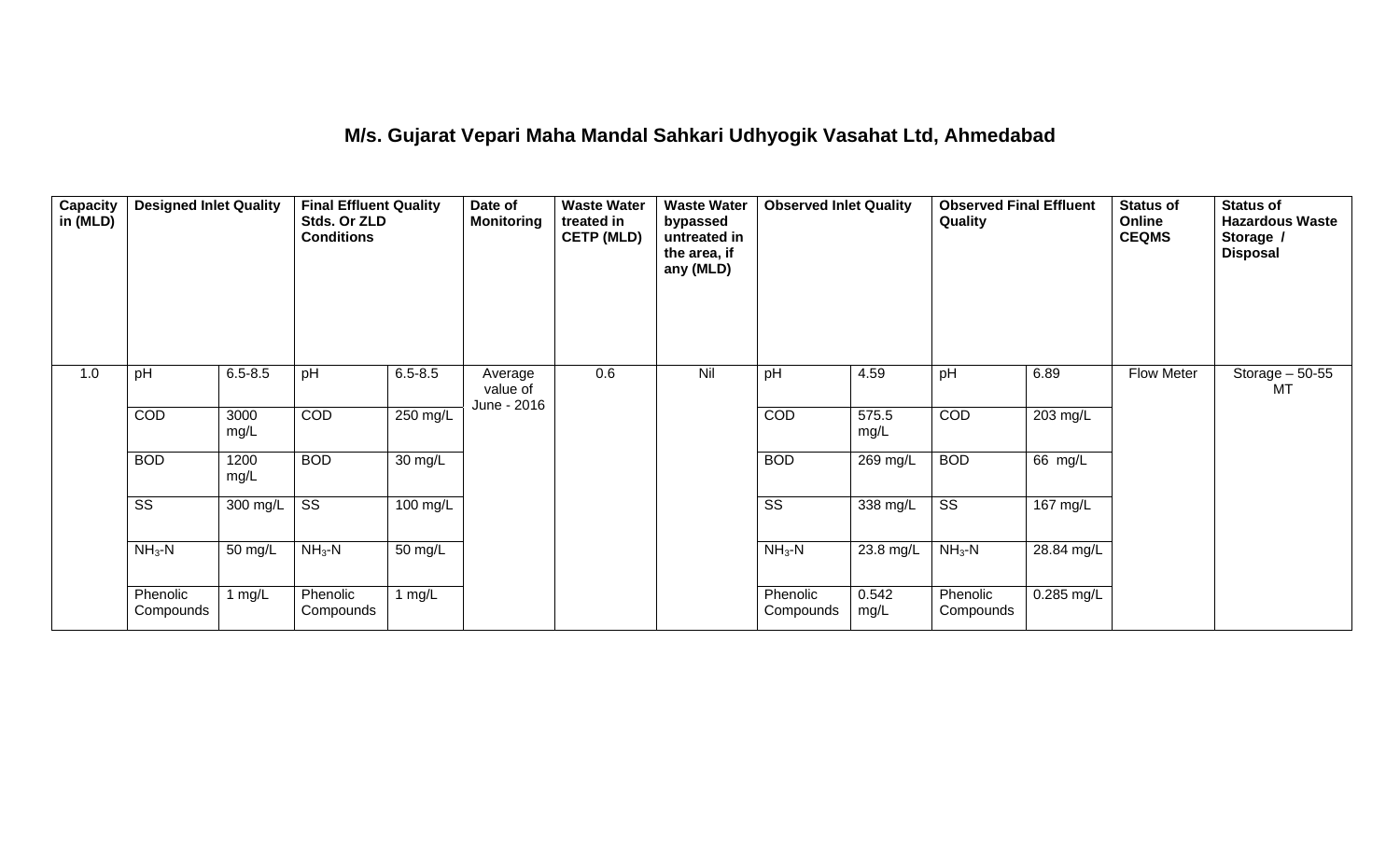#### **M/s. Kalol GIDC Industries Association, Gandhinagar**

| Capacity<br>in (MLD) | <b>Designed Inlet Quality</b> |              | <b>Final Effluent Quality</b><br>Stds. Or ZLD<br><b>Conditions</b> |                    | Date of<br><b>Monitoring</b>       | <b>Waste Water</b><br>treated in<br><b>CETP (MLD)</b> | <b>Waste Water</b><br>bypassed<br>untreated in<br>the area, if<br>any (MLD) | <b>Observed Inlet Quality</b> |               | <b>Observed Final Effluent</b><br>Quality |             | <b>Status of</b><br>Online<br><b>CEQMS</b> | <b>Status of</b><br><b>Hazardous Waste</b><br>Storage /<br><b>Disposal</b> |
|----------------------|-------------------------------|--------------|--------------------------------------------------------------------|--------------------|------------------------------------|-------------------------------------------------------|-----------------------------------------------------------------------------|-------------------------------|---------------|-------------------------------------------|-------------|--------------------------------------------|----------------------------------------------------------------------------|
| 0.40                 | pH                            | 6.5 to 8.5   | pH                                                                 | 6.5 to 8.5         | Average<br>value of<br>June - 2016 | 0.35                                                  | Nil                                                                         | pH                            | 7.76          | pH                                        | 7.20        | $\sim$                                     | Storage - 10 MT                                                            |
|                      | COD                           | 2500<br>mg/L | COD                                                                | $250 \text{ mg/L}$ |                                    |                                                       |                                                                             | COD                           | $1810$ mg/L   | COD                                       | 529 mg/L    |                                            |                                                                            |
|                      | <b>BOD</b>                    | 1000<br>mg/L | <b>BOD</b>                                                         | 100 mg/L           |                                    |                                                       |                                                                             | <b>BOD</b>                    | 718 mg/L      | <b>BOD</b>                                | 109 mg/L    |                                            |                                                                            |
|                      | $\overline{\text{SS}}$        |              | SS                                                                 | 100 mg/L           |                                    |                                                       |                                                                             | $\overline{\text{ss}}$        | 344 mg/L      | $\overline{\text{ss}}$                    | 204 mg/L    |                                            |                                                                            |
|                      | $NH3-N$                       | 50 mg/L      | $NH3-N$                                                            | 50 mg/L            |                                    |                                                       |                                                                             | $NH3-N$                       | 38.64<br>mg/L | $NH3$ -N                                  | 30.8 mg/L   |                                            |                                                                            |
|                      | Phenolic<br>Compounds         |              | Phenolic<br>Compounds                                              | 1 $mg/L$           |                                    |                                                       |                                                                             | Phenolic<br>Compounds         | $0.63$ mg/L   | Phenolic<br>Compounds                     | $0.34$ mg/L |                                            |                                                                            |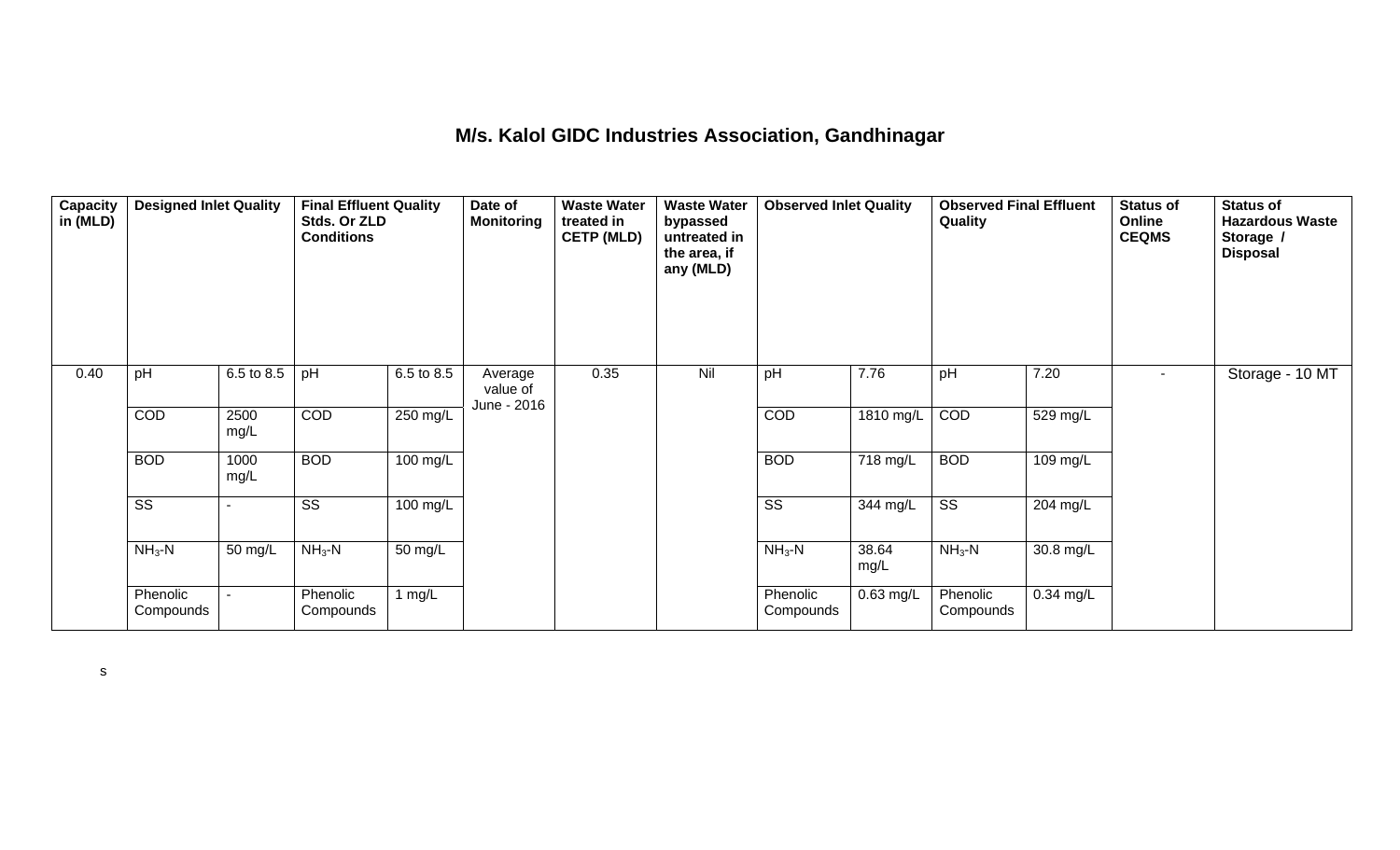## **M/s. Zydus Infrastructure Pvt. Ltd, Changodar, Ahmedabad**

| Capacity<br>in (MLD) | <b>Designed Inlet Quality</b>        |                       | <b>Final Effluent Quality</b><br>Stds. Or ZLD<br><b>Conditions</b> |                                | Date of<br><b>Monitoring</b>       | <b>Waste Water</b><br>treated in<br><b>CETP (MLD)</b> | <b>Waste Water</b><br>bypassed<br>untreated in<br>the area, if<br>any (MLD) | <b>Observed Inlet Quality</b>        |               | <b>Observed Final Effluent</b><br>Quality |             | <b>Status of</b><br>Online<br><b>CEQMS</b> | <b>Status of</b><br><b>Hazardous Waste</b><br>Storage /<br><b>Disposal</b> |
|----------------------|--------------------------------------|-----------------------|--------------------------------------------------------------------|--------------------------------|------------------------------------|-------------------------------------------------------|-----------------------------------------------------------------------------|--------------------------------------|---------------|-------------------------------------------|-------------|--------------------------------------------|----------------------------------------------------------------------------|
| 0.75                 | pH                                   | 6 to 8                | pH                                                                 | No outlet<br>norms             | Average<br>value of<br>June - 2016 | 0.75                                                  | Nil                                                                         | pH                                   | 7.93          | pH                                        | 7.46        |                                            | Storage $-12-15$<br>MT                                                     |
|                      | COD                                  | 850 mg/L              | COD                                                                | are<br>prescribe<br>d as it is |                                    |                                                       |                                                                             | COD                                  | 208.5<br>mg/L | <b>COD</b>                                | 20.5 mg/L   |                                            |                                                                            |
|                      | BOD(3)<br>days at<br>$27^{\circ}$ C) | $\overline{400}$ mg/L | BOD(3)<br>days at<br>$27^{\circ}$ C)                               | a ZLD<br>based<br>CETP by      |                                    |                                                       |                                                                             | BOD(3)<br>days at<br>$27^{\circ}$ C) | 84 mg/L       | BOD(3)<br>days at<br>$27^{\circ}$ C)      | $6$ mg/L    |                                            |                                                                            |
|                      | $\overline{\text{ss}}$               | 300 mg/L              | SS                                                                 | the<br>means of<br><b>MEE</b>  |                                    |                                                       |                                                                             | $\overline{\text{ss}}$               | 120 mg/L      | $\overline{\text{ss}}$                    | 5 mg/L      |                                            |                                                                            |
|                      | $NH3-N$                              | $<$ 10 mg/L           | $NH3-N$                                                            |                                |                                    |                                                       |                                                                             | $NH3-N$                              | 8.4 mg/L      | $NH3$ -N                                  | $0.83$ mg/L |                                            |                                                                            |
|                      | Phenolic<br>Compounds                | $<$ 3 mg/L            | Phenolic<br>Compounds                                              |                                |                                    |                                                       |                                                                             | Phenolic<br>Compounds                | 0.82 mg/L     | Phenolic<br>Compounds                     | <b>BDL</b>  |                                            |                                                                            |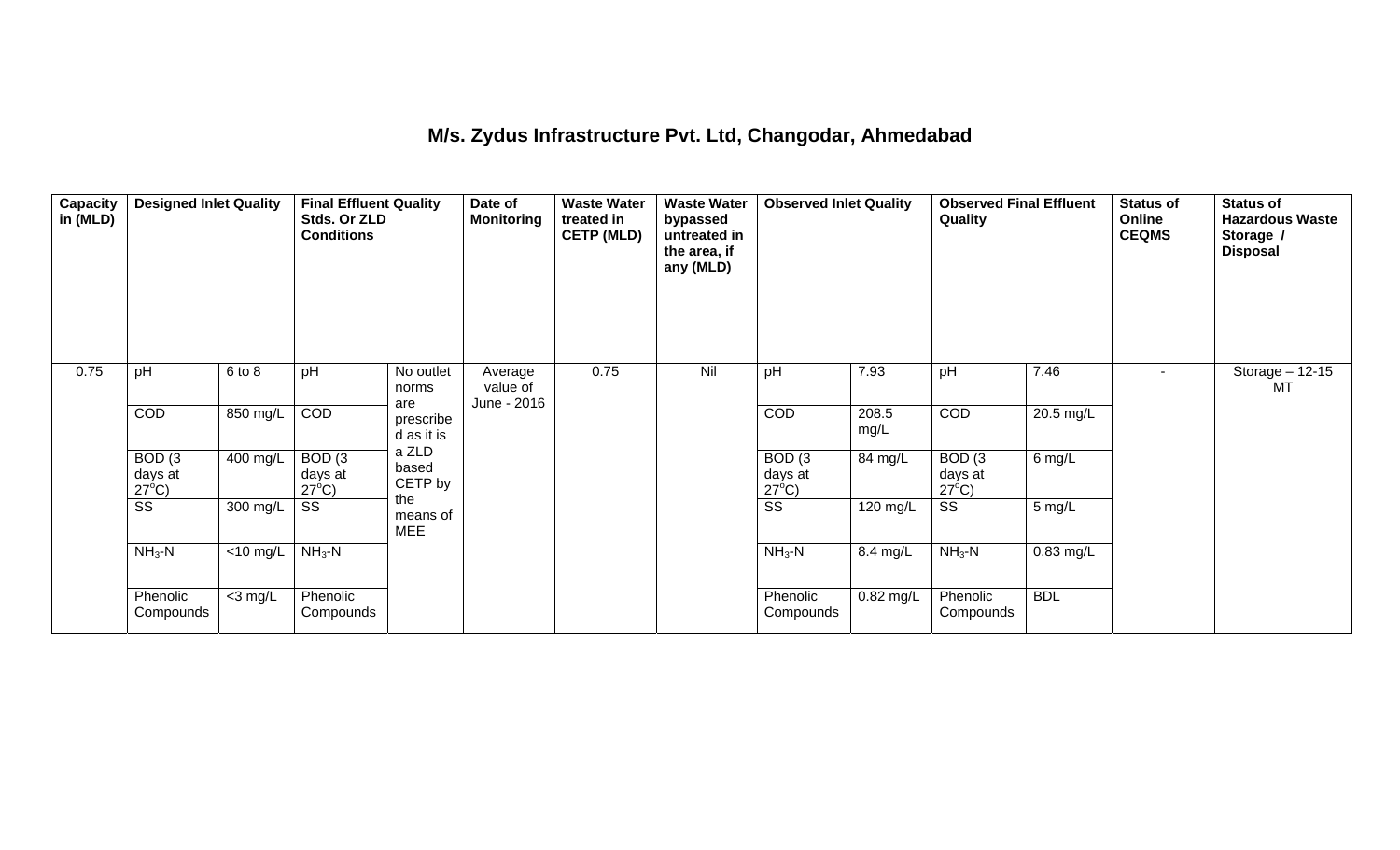#### **M/s. Tata Motors Ltd Vendors Park, Sanand, Ahmedabad**

| Capacity<br>in (MLD) | <b>Designed Inlet Quality</b> |                       | <b>Final Effluent Quality</b><br>Stds. Or ZLD<br><b>Conditions</b> |                      | Date of<br><b>Monitoring</b>       | <b>Waste Water</b><br>treated in<br><b>CETP (MLD)</b> | <b>Waste Water</b><br>bypassed<br>untreated in<br>the area, if<br>any (MLD) | <b>Observed Inlet Quality</b> |                | <b>Observed Final Effluent</b><br>Quality |            | <b>Status of</b><br>Online<br><b>CEQMS</b> | <b>Status of</b><br><b>Hazardous Waste</b><br>Storage /<br><b>Disposal</b> |
|----------------------|-------------------------------|-----------------------|--------------------------------------------------------------------|----------------------|------------------------------------|-------------------------------------------------------|-----------------------------------------------------------------------------|-------------------------------|----------------|-------------------------------------------|------------|--------------------------------------------|----------------------------------------------------------------------------|
| 1.5                  | pH                            | $6 - 10.5$            | pH                                                                 | $6.5 - 8.5$          | Average<br>value of<br>June - 2016 | 1.5                                                   | Nil                                                                         | pH                            |                | pH                                        | 8.70       |                                            | $\overline{\phantom{a}}$                                                   |
|                      | COD                           | 900 mg/L              | COD                                                                | 100 mg/L             |                                    |                                                       |                                                                             | COD                           |                | COD                                       | 44 mg/L    |                                            |                                                                            |
|                      | <b>BOD</b>                    | 250 mg/L              | <b>BOD</b>                                                         | $\overline{30}$ mg/L |                                    |                                                       |                                                                             | <b>BOD</b>                    |                | <b>BOD</b>                                | 15 mg/L    |                                            |                                                                            |
|                      | $\overline{\text{SS}}$        | 100 mg/L              | $\overline{\text{ss}}$                                             | 100 mg/L             |                                    |                                                       |                                                                             | SS                            |                | SS                                        | 10 mg/L    |                                            |                                                                            |
|                      | $NH3-N$                       | 50 mg/L               | $NH3$ -N                                                           | 50 mg/L              |                                    |                                                       |                                                                             | $NH3-N$                       | $\blacksquare$ | $NH3-N$                                   | $2.8$ mg/L |                                            |                                                                            |
|                      | Phenolic<br>Compounds         | Not<br>Applicabl<br>е | Phenolic<br>Compounds                                              | 1 $mg/L$             |                                    |                                                       |                                                                             | Phenolic<br>Compounds         |                | Phenolic<br>Compounds                     | <b>BDL</b> |                                            |                                                                            |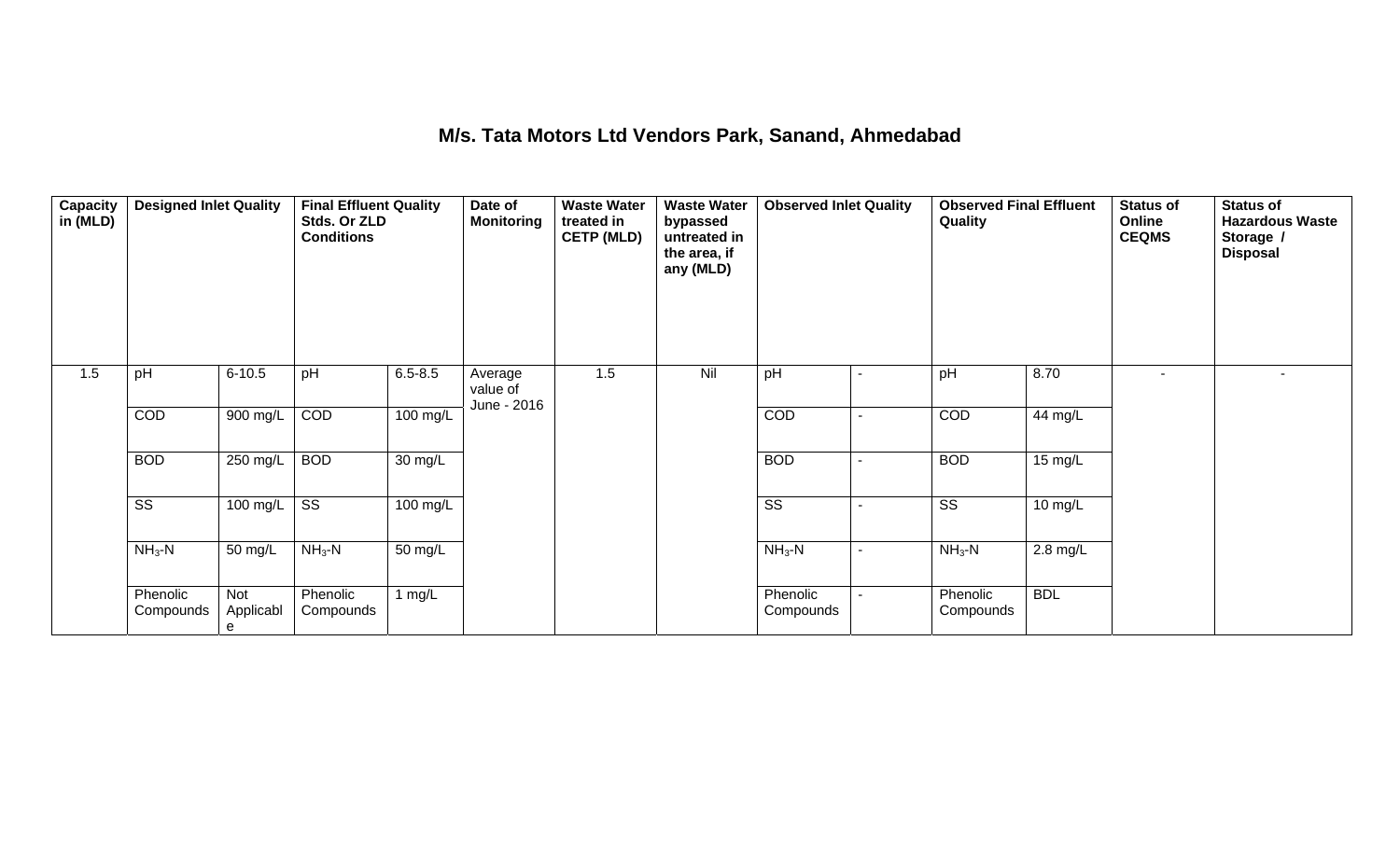## **M/s. Bavla Eco Project Ltd., Ahmedabad**

| Capacity<br>in (MLD) | <b>Designed Inlet Quality</b> |                           | <b>Final Effluent Quality</b><br>Stds. Or ZLD<br><b>Conditions</b> |                       | Date of<br><b>Monitoring</b>       | <b>Waste Water</b><br>treated in<br><b>CETP (MLD)</b> | <b>Waste Water</b><br>bypassed<br>untreated in<br>the area, if<br>any (MLD) | <b>Observed Inlet Quality</b> |                          | <b>Observed Final Effluent</b><br>Quality |            | <b>Status of</b><br>Online<br><b>CEQMS</b> | <b>Status of</b><br><b>Hazardous Waste</b><br>Storage /<br><b>Disposal</b> |
|----------------------|-------------------------------|---------------------------|--------------------------------------------------------------------|-----------------------|------------------------------------|-------------------------------------------------------|-----------------------------------------------------------------------------|-------------------------------|--------------------------|-------------------------------------------|------------|--------------------------------------------|----------------------------------------------------------------------------|
|                      | pH                            | No CETP<br>Inlet<br>norms | pH                                                                 | $6.5 - 8.5$           | Average<br>value of<br>June - 2016 |                                                       | Nil                                                                         | pH                            | ٠                        | pH                                        | 8.05       | $\sim$                                     | Sludge is used as<br>Manure                                                |
|                      | COD                           | prescribe<br>d as it is   | COD                                                                | 250 mg/L              |                                    |                                                       |                                                                             | COD                           | $\overline{\phantom{0}}$ | COD                                       | 348 mg/L   |                                            |                                                                            |
|                      | <b>BOD</b>                    | a CETP<br>of rice<br>mill | <b>BOD</b>                                                         | 100 mg/L              |                                    |                                                       |                                                                             | <b>BOD</b>                    | ۰                        | <b>BOD</b>                                | 105 mg/L   |                                            |                                                                            |
|                      | $\overline{\text{ss}}$        | cluster                   | $\overline{\text{ss}}$                                             | 100 mg/L              |                                    |                                                       |                                                                             | $\overline{\text{ss}}$        | $\blacksquare$           | $\overline{\text{ss}}$                    | 436 mg/L   |                                            |                                                                            |
|                      | $NH3-N$                       |                           | $NH3-N$                                                            | 50 mg/L               |                                    |                                                       |                                                                             | $NH3-N$                       | $\blacksquare$           | $NH3$ -N                                  | 2.24 mg/L  |                                            |                                                                            |
|                      | Phenolic<br>Compounds         |                           | Phenolic<br>Compounds                                              | Not<br>Applicabl<br>e |                                    |                                                       |                                                                             | Phenolic<br>Compounds         |                          | Phenolic<br>Compounds                     | <b>BDL</b> |                                            |                                                                            |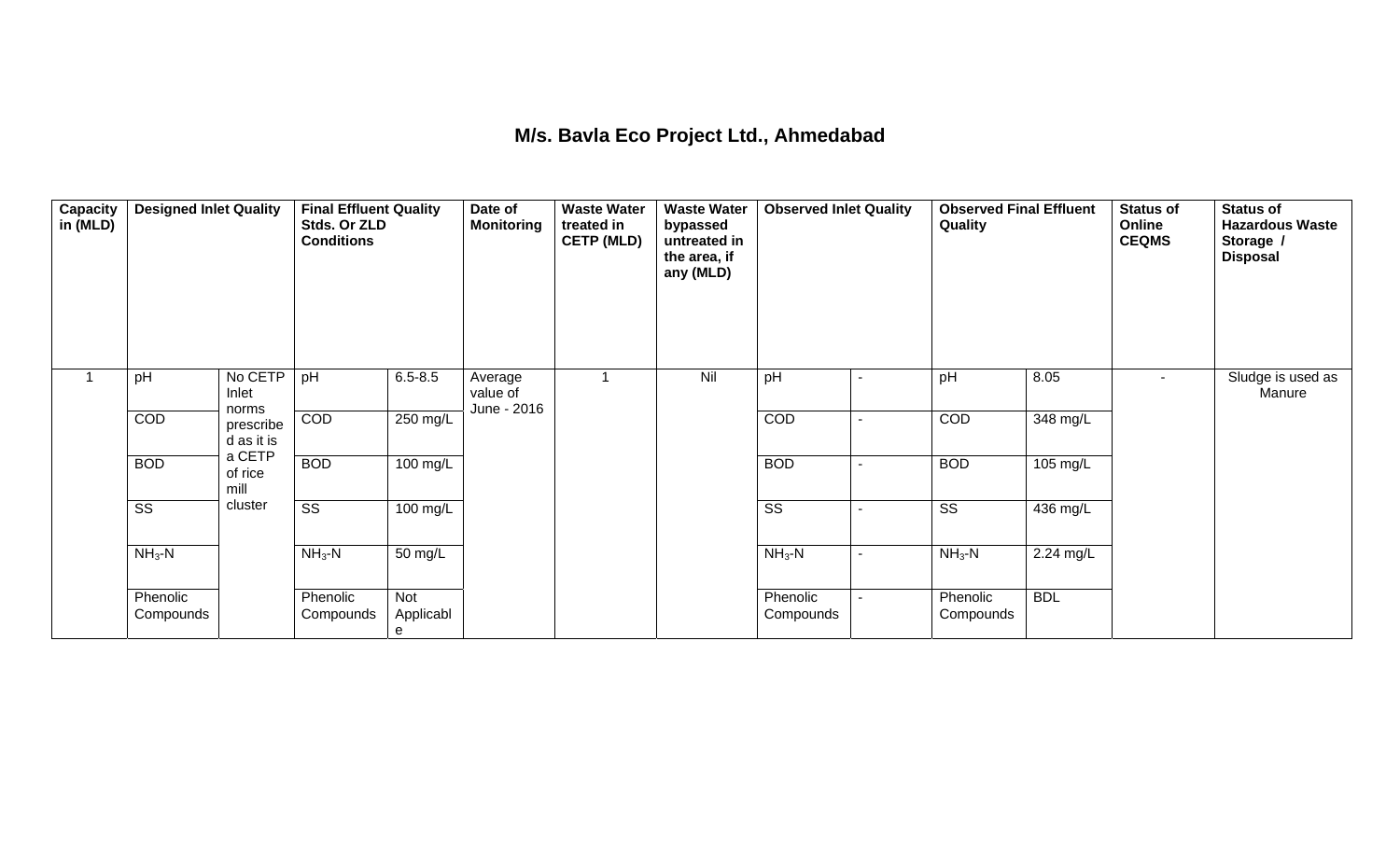#### **M/s. Vinayak Jal Sudhikaran Sahakari Mandali Ltd, Ahmedabad**

| Capacity<br>in (MLD) | <b>Designed Inlet Quality</b> |                                     | <b>Final Effluent Quality</b><br>Stds. Or ZLD<br><b>Conditions</b> |                       | Date of<br><b>Monitoring</b>       | <b>Waste Water</b><br>treated in<br><b>CETP (MLD)</b> | <b>Waste Water</b><br>bypassed<br>untreated in<br>the area, if<br>any (MLD) | <b>Observed Inlet Quality</b> |                | <b>Observed Final Effluent</b><br>Quality |            | <b>Status of</b><br>Online<br><b>CEQMS</b> | <b>Status of</b><br><b>Hazardous Waste</b><br>Storage /<br><b>Disposal</b> |
|----------------------|-------------------------------|-------------------------------------|--------------------------------------------------------------------|-----------------------|------------------------------------|-------------------------------------------------------|-----------------------------------------------------------------------------|-------------------------------|----------------|-------------------------------------------|------------|--------------------------------------------|----------------------------------------------------------------------------|
| 150                  | pH                            | No CETP<br>inlet                    | pH                                                                 | $6.5 - 8.5$           | Average<br>value of<br>June - 2016 | 1.50                                                  | Nil                                                                         | pH                            | $\blacksquare$ | pH                                        | 8.51       | $\sim$                                     | Sludge is used as<br>Manure                                                |
|                      | COD                           | norms<br>prescribe<br>d as it is    | COD                                                                | $250$ mg/L            |                                    |                                                       |                                                                             | COD                           | $\sim$         | COD                                       | 135 mg/L   |                                            |                                                                            |
|                      | <b>BOD</b>                    | the<br>CETP of<br><b>Rice Mills</b> | <b>BOD</b>                                                         | 100 mg/L              |                                    |                                                       |                                                                             | <b>BOD</b>                    | $\blacksquare$ | <b>BOD</b>                                | 53 mg/L    |                                            |                                                                            |
|                      | $\overline{\text{SS}}$        |                                     | $\overline{\text{SS}}$                                             | 100 mg/L              |                                    |                                                       |                                                                             | $\overline{\text{ss}}$        | $\sim$         | $\overline{\text{SS}}$                    | 24 mg/L    |                                            |                                                                            |
|                      | $NH3$ -N                      |                                     | $NH3-N$                                                            | 50 mg/L               |                                    |                                                       |                                                                             | $NH3-N$                       | $\blacksquare$ | $NH3$ -N                                  | 1.68 mg/L  |                                            |                                                                            |
|                      | Phenolic<br>Compounds         |                                     | Phenolic<br>Compounds                                              | Not<br>Applicabl<br>e |                                    |                                                       |                                                                             | Phenolic<br>Compounds         | $\sim$         | Phenolic<br>Compounds                     | <b>BDL</b> |                                            |                                                                            |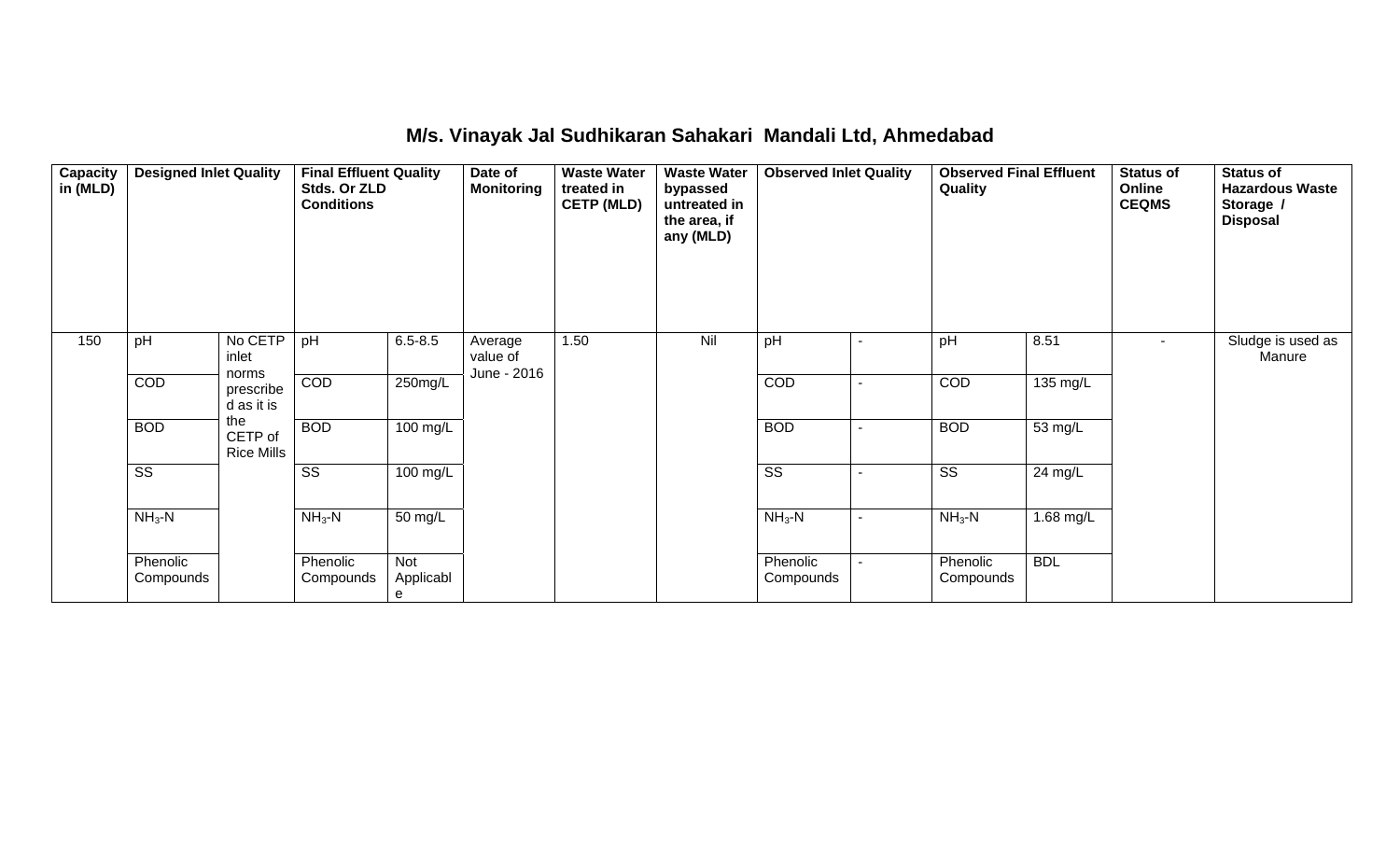**M/s. Rajkot Electroplating Association, Rajkot** 

| <b>Capacity</b><br>in (MLD)                    | <b>Designed Inlet Quality</b> | <b>Final Effluent Quality</b><br>Stds. Or ZLD<br><b>Conditions</b> | Date of<br><b>Monitoring</b> | <b>Waste Water</b><br>treated in<br><b>CETP (MLD)</b> | <b>Waste Water</b><br>bypassed<br>untreated in<br>the area, if<br>any (MLD) | <b>Observed Inlet Quality</b> | <b>Observed Final Effluent</b><br>Quality | <b>Status of</b><br>Online<br><b>CEQMS</b> | <b>Status of</b><br><b>Hazardous Waste</b><br>Storage /<br><b>Disposal</b> |  |  |  |
|------------------------------------------------|-------------------------------|--------------------------------------------------------------------|------------------------------|-------------------------------------------------------|-----------------------------------------------------------------------------|-------------------------------|-------------------------------------------|--------------------------------------------|----------------------------------------------------------------------------|--|--|--|
| CETP is not in operation for last three months |                               |                                                                    |                              |                                                       |                                                                             |                               |                                           |                                            |                                                                            |  |  |  |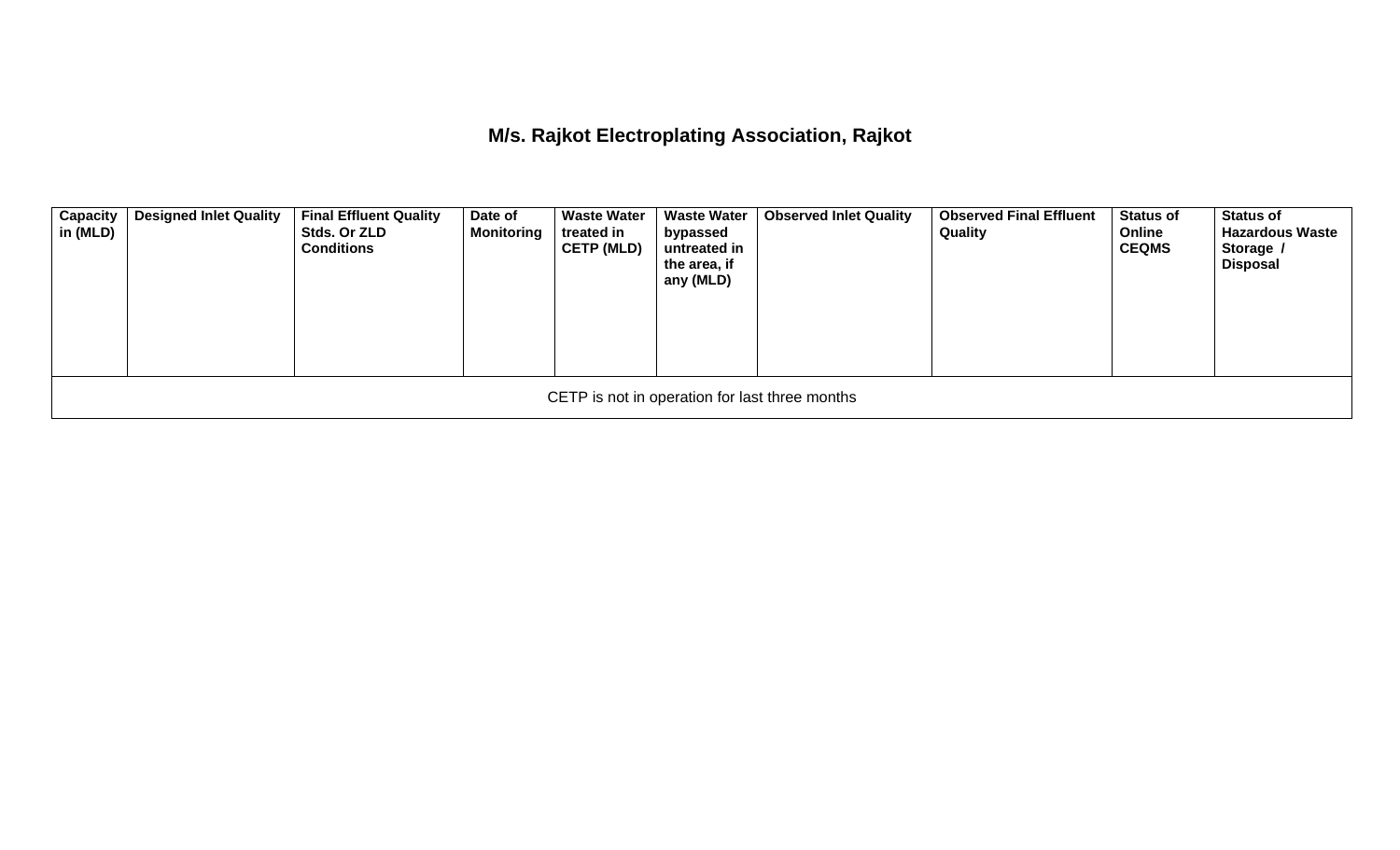## **M/s. Jay Khodiyar Enviro-Technologies Pvt. Ltd., Rajkot**

| Capacity<br>in (MLD) | <b>Designed Inlet Quality</b> |                      | <b>Final Effluent Quality</b><br>Stds. Or ZLD<br><b>Conditions</b> |                    | Date of<br><b>Monitoring</b>       | <b>Waste Water</b><br>treated in<br><b>CETP (MLD)</b> | <b>Waste Water</b><br>bypassed<br>untreated in<br>the area, if<br>any (MLD) | <b>Observed Inlet Quality</b> |               | <b>Observed Final Effluent</b><br>Quality |             | <b>Status of</b><br>Online<br><b>CEQMS</b> | <b>Status of</b><br><b>Hazardous Waste</b><br>Storage /<br><b>Disposal</b> |
|----------------------|-------------------------------|----------------------|--------------------------------------------------------------------|--------------------|------------------------------------|-------------------------------------------------------|-----------------------------------------------------------------------------|-------------------------------|---------------|-------------------------------------------|-------------|--------------------------------------------|----------------------------------------------------------------------------|
| 0.025                | pH                            | Not<br>Furnishe<br>d | pH                                                                 | 6.5 to 8.5         | Average<br>value of<br>June - 2016 | 0.007                                                 | Nil                                                                         | pH                            | 1.22          | pH                                        | 7.12        | $\sim$                                     | Storage $-600-$<br>700 kg                                                  |
|                      | COD                           |                      | COD                                                                | 250 mg/L           |                                    |                                                       |                                                                             | COD                           | 20 mg/L       | COD                                       | 36 mg/L     |                                            | Disposal - 10 MT                                                           |
|                      | <b>BOD</b>                    |                      | <b>BOD</b>                                                         | 30 mg/L            |                                    |                                                       |                                                                             | <b>BOD</b>                    | 4 mg/L        | <b>BOD</b>                                | 11 $mg/L$   |                                            |                                                                            |
|                      | $\overline{\text{ss}}$        |                      | $\overline{\text{ss}}$                                             | $100 \text{ mg/L}$ |                                    |                                                       |                                                                             | $\overline{\text{ss}}$        | 932 mg/L      | $\overline{\text{ss}}$                    | 80 mg/L     |                                            |                                                                            |
|                      | $NH3-N$                       |                      | $NH3$ -N                                                           | 50 mg/L            |                                    |                                                       |                                                                             | $NH3-N$                       | 13.72<br>mg/L | $NH3$ -N                                  | $0.84$ mg/L |                                            |                                                                            |
|                      | Phenolic<br>Compounds         |                      | Phenolic<br>Compounds                                              | 1 $mg/L$           |                                    |                                                       |                                                                             | Phenolic<br>Compounds         | 1.48 mg/L     | Phenolic<br>Compounds                     | $0.48$ mg/L |                                            |                                                                            |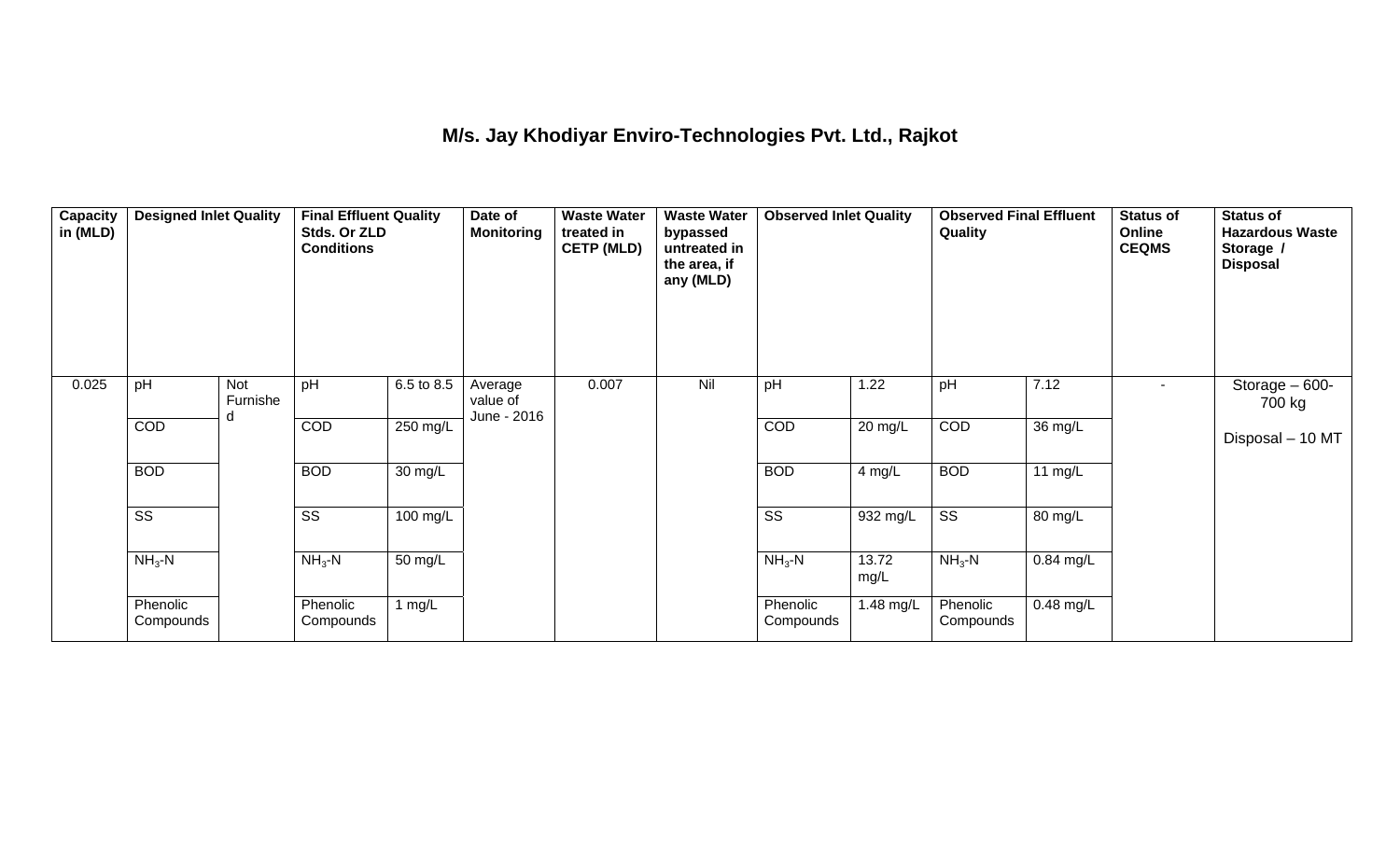**M/s. Jetpur Dyeing & Printing Association, Jetpur, Rajkot** 

| <b>Capacity</b><br>in (MLD)                 | <b>Designed Inlet Quality</b> | <b>Final Effluent Quality</b><br>Stds. Or ZLD<br><b>Conditions</b> | Date of<br><b>Monitoring</b> | <b>Waste Water</b><br>treated in<br><b>CETP (MLD)</b> | <b>Waste Water</b><br>bypassed<br>untreated in<br>the area, if<br>any (MLD) | <b>Observed Inlet Quality</b> | <b>Observed Final Effluent</b><br>Quality | <b>Status of</b><br>Online<br><b>CEQMS</b> | <b>Status of</b><br><b>Hazardous Waste</b><br>Storage /<br>Disposal |  |  |
|---------------------------------------------|-------------------------------|--------------------------------------------------------------------|------------------------------|-------------------------------------------------------|-----------------------------------------------------------------------------|-------------------------------|-------------------------------------------|--------------------------------------------|---------------------------------------------------------------------|--|--|
| No sampling during the month of June - 2016 |                               |                                                                    |                              |                                                       |                                                                             |                               |                                           |                                            |                                                                     |  |  |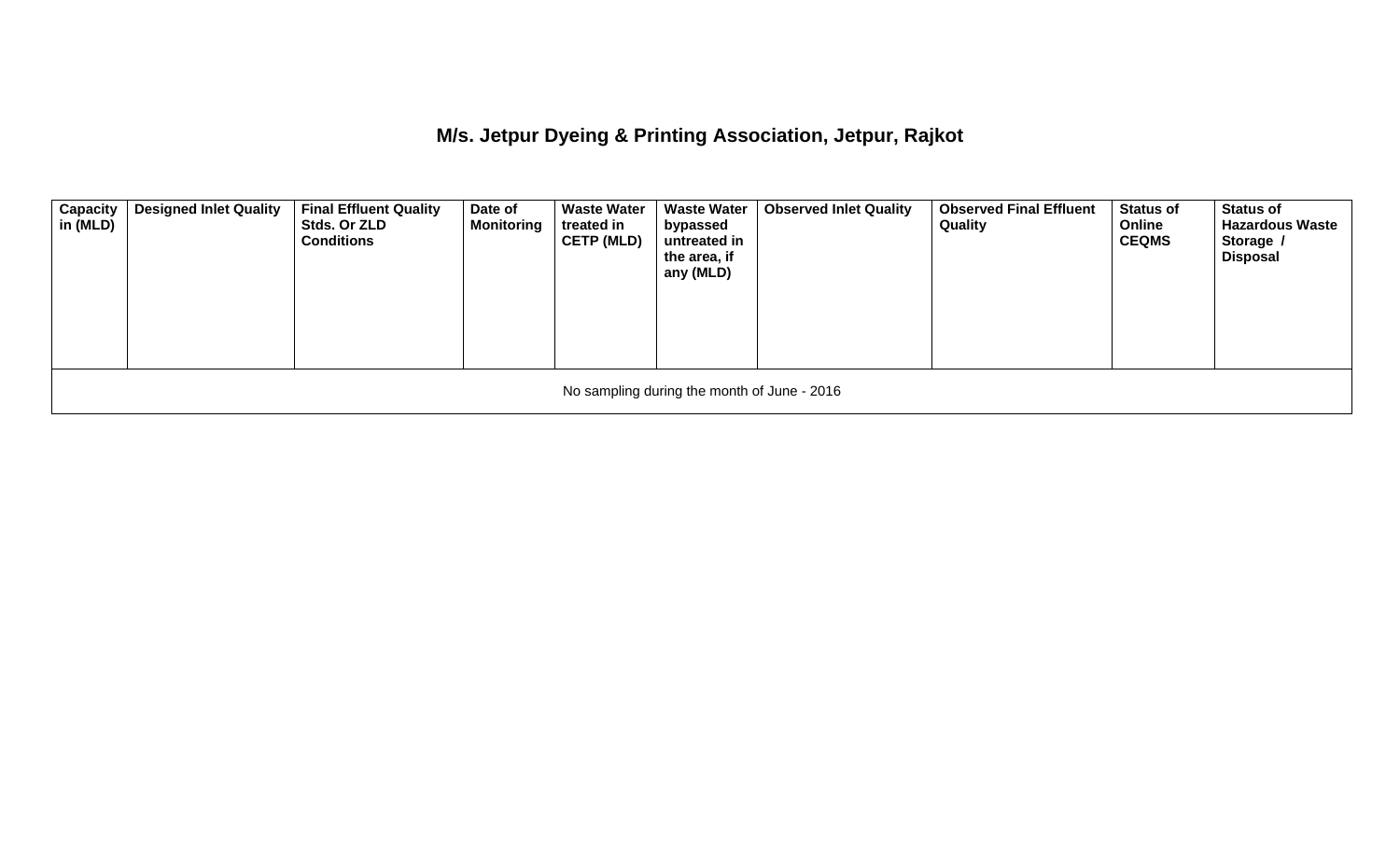**M/s. Shri Dhareshwar GIDC Vistar Association, Rajkot** 

| <b>Capacity</b><br>in (MLD)   | <b>Designed Inlet Quality</b> | <b>Final Effluent Quality</b><br>Stds. Or ZLD<br><b>Conditions</b> | Date of<br><b>Monitoring</b> | <b>Waste Water</b><br>treated in<br><b>CETP (MLD)</b> | <b>Waste Water</b><br>bypassed<br>untreated in<br>the area, if<br>any (MLD) | <b>Observed Inlet Quality</b> | <b>Observed Final Effluent</b><br>Quality | <b>Status of</b><br>Online<br><b>CEQMS</b> | <b>Status of</b><br><b>Hazardous Waste</b><br>Storage /<br><b>Disposal</b> |  |  |  |
|-------------------------------|-------------------------------|--------------------------------------------------------------------|------------------------------|-------------------------------------------------------|-----------------------------------------------------------------------------|-------------------------------|-------------------------------------------|--------------------------------------------|----------------------------------------------------------------------------|--|--|--|
| No visit in the month of June |                               |                                                                    |                              |                                                       |                                                                             |                               |                                           |                                            |                                                                            |  |  |  |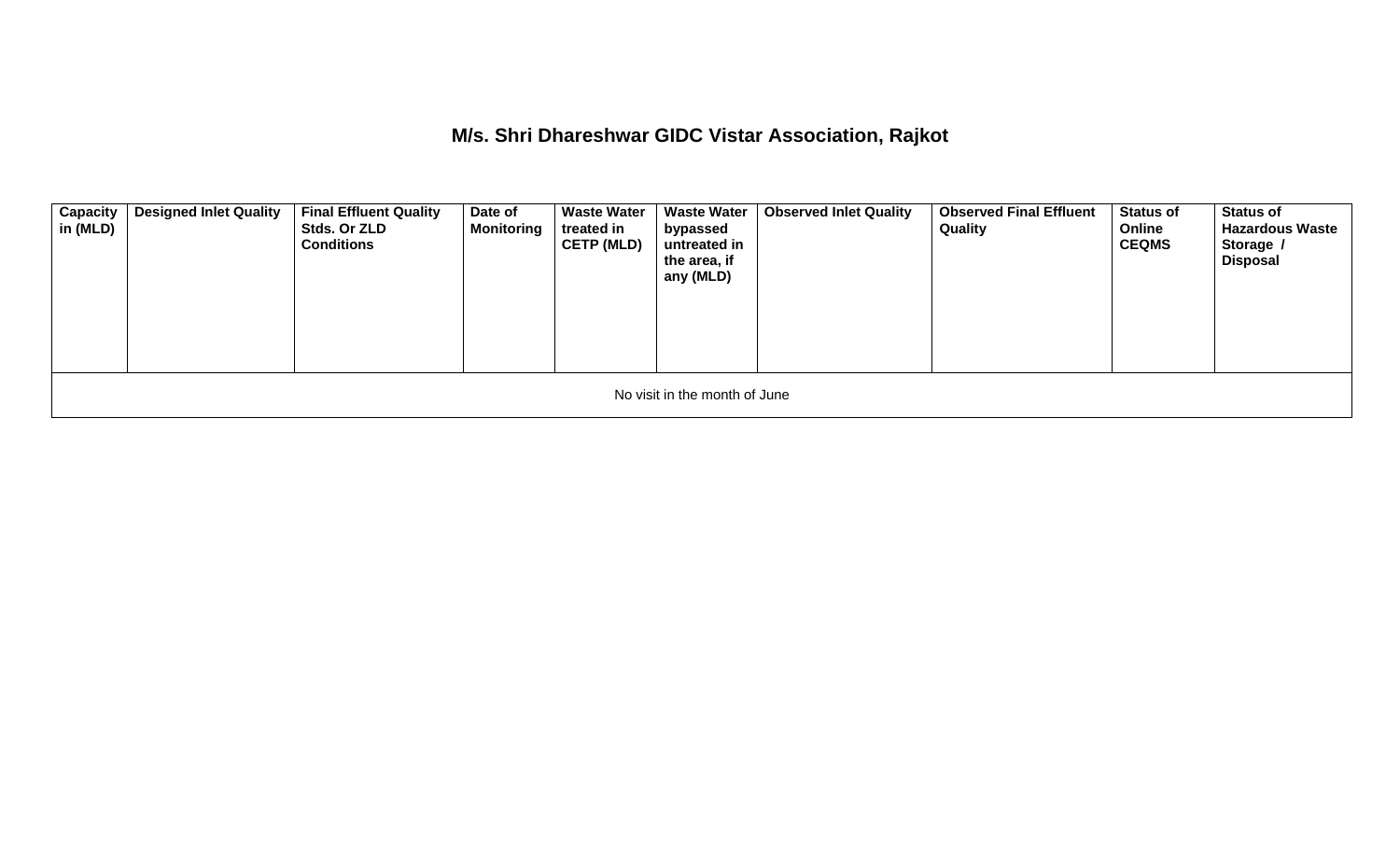#### **M/s. Bhatgam Washing Ghat Suddhikaran Yojana Pvt. Ltd., Bhatgam, Rajkot**

| Capacity<br>in (MLD) | <b>Designed Inlet Quality</b> |  | <b>Final Effluent Quality</b><br>Stds. Or ZLD<br><b>Conditions</b> |            | Date of<br><b>Monitoring</b>       | <b>Waste Water</b><br>treated in<br><b>CETP (MLD)</b> | <b>Waste Water</b><br>bypassed<br>untreated in<br>the area, if<br>any (MLD) | <b>Observed Inlet Quality</b> |               | <b>Observed Final Effluent</b><br>Quality |           | <b>Status of</b><br>Online<br><b>CEQMS</b> | <b>Status of</b><br><b>Hazardous Waste</b><br>Storage /<br><b>Disposal</b> |
|----------------------|-------------------------------|--|--------------------------------------------------------------------|------------|------------------------------------|-------------------------------------------------------|-----------------------------------------------------------------------------|-------------------------------|---------------|-------------------------------------------|-----------|--------------------------------------------|----------------------------------------------------------------------------|
| 30                   | pH                            |  | pH                                                                 | 6.5 to 8.5 | Average<br>value of<br>June - 2016 | 6                                                     | Nil                                                                         | pH                            | 10.92         | pH                                        | 9.52      | $\sim$                                     | Disposal - 260.37<br>MT                                                    |
|                      | COD                           |  | COD                                                                | 100 mg/L   |                                    |                                                       |                                                                             | COD                           | 270 mg/L      | COD                                       | 325 mg/L  |                                            |                                                                            |
|                      | <b>BOD</b>                    |  | <b>BOD</b>                                                         | 30 mg/L    |                                    |                                                       |                                                                             | <b>BOD</b>                    | 86 mg/L       | <b>BOD</b>                                | 116 mg/L  |                                            |                                                                            |
|                      | $\overline{\text{SS}}$        |  | $\overline{\text{ss}}$                                             | 100 mg/L   |                                    |                                                       |                                                                             | $\overline{\text{ss}}$        | $1140$ mg/L   | $\overline{\text{ss}}$                    | 5200 mg/L |                                            |                                                                            |
|                      | $NH3-N$                       |  | $NH3-N$                                                            | 50 mg/L    |                                    |                                                       |                                                                             | $NH3-N$                       | 15.68<br>mg/L | $NH3-N$                                   | 1.68 mg/L |                                            |                                                                            |
|                      | Phenolic<br>Compounds         |  | Phenolic<br>Compounds                                              | 1 mg/L     |                                    |                                                       |                                                                             | Phenolic<br>Compounds         |               | Phenolic<br>Compounds                     | ٠         |                                            |                                                                            |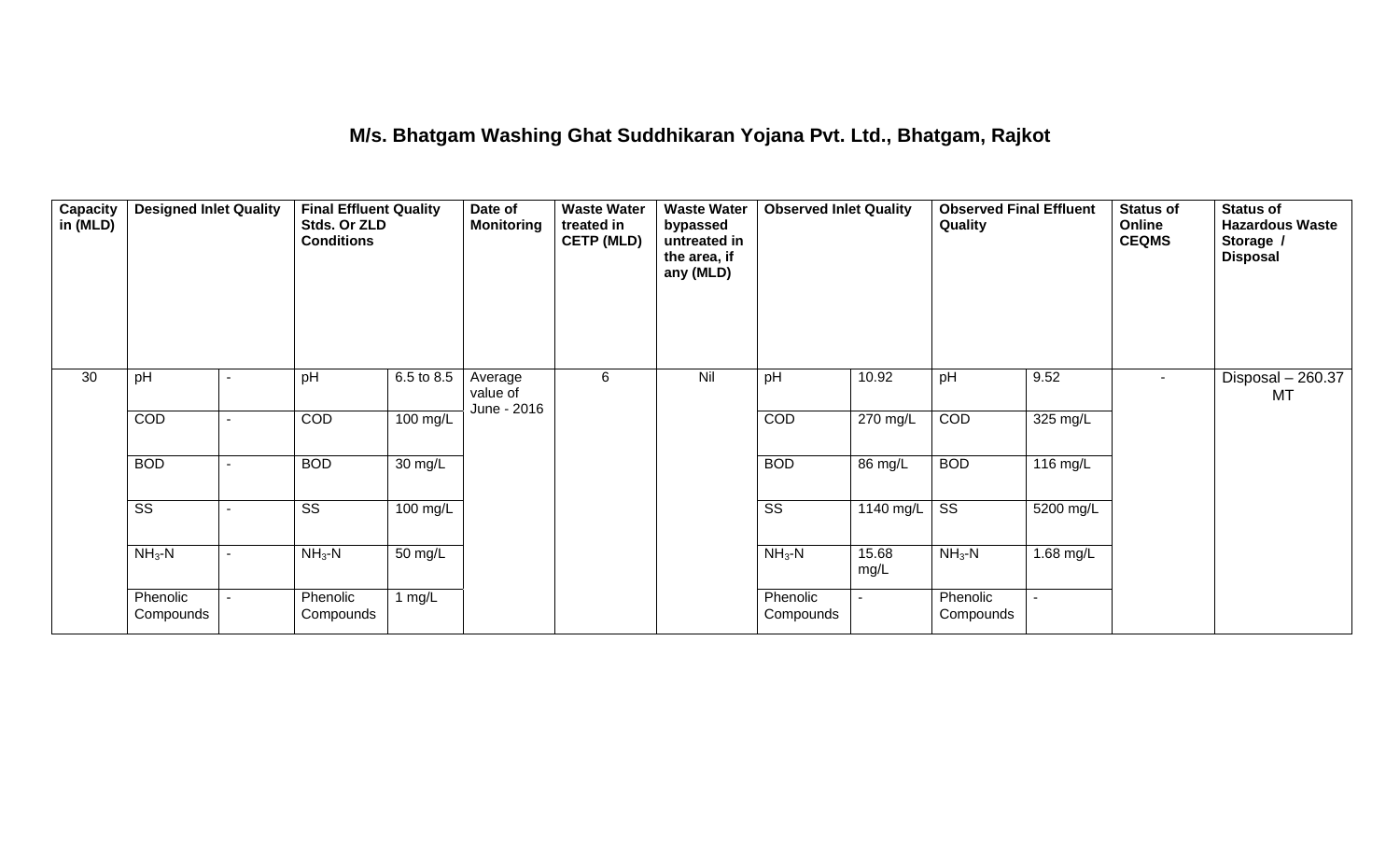**M/s. Veraval Industries Association, Junagadh** 

| <b>Capacity</b><br>in (MLD)               | <b>Designed Inlet Quality</b> | <b>Final Effluent Quality</b><br>Stds. Or ZLD<br><b>Conditions</b> | Date of<br><b>Monitoring</b> | <b>Waste Water</b><br>treated in<br><b>CETP (MLD)</b> | <b>Waste Water</b><br>bypassed<br>untreated in<br>the area, if<br>any (MLD) | <b>Observed Inlet Quality</b> | <b>Observed Final Effluent</b><br>Quality | <b>Status of</b><br>Online<br><b>CEQMS</b> | <b>Status of</b><br><b>Hazardous Waste</b><br>Storage /<br><b>Disposal</b> |  |  |  |
|-------------------------------------------|-------------------------------|--------------------------------------------------------------------|------------------------------|-------------------------------------------------------|-----------------------------------------------------------------------------|-------------------------------|-------------------------------------------|--------------------------------------------|----------------------------------------------------------------------------|--|--|--|
| No sampling during the month of June-2016 |                               |                                                                    |                              |                                                       |                                                                             |                               |                                           |                                            |                                                                            |  |  |  |